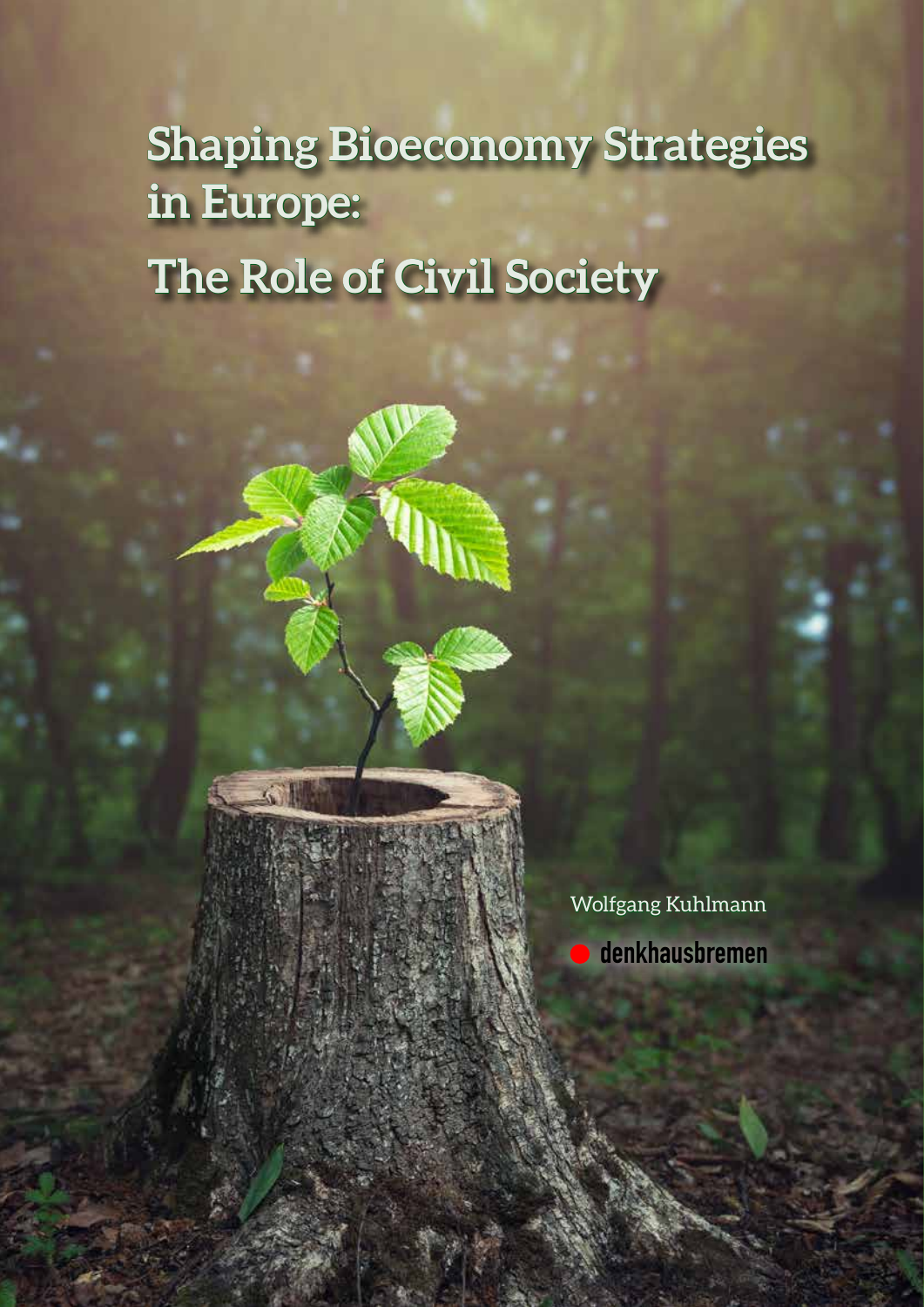#### *Author:*

Wolfgang Kuhlmann, denkhausbremen

Bremen 2022

This study was commissioned and edited by the Aktionsforum Bioökonomie (Civil Society Bioeconomy Action Forum). The Action Forum organises a joint position finding process of environmental and development organisations and advocates for a bioeconomy that is socially just and ecologically sustainable. https://denkhausbremen.de/biooekonomie/

#### *Project co-ordination:*

Peter Gerhardt, Jonas Daldrup, Ulrike Eppler

### **- --**

denkhausbremen e.V. am wall 174, 28195 bremen, germany www.denkhausbremen.de info@denkhausbremen.de +49 421 3304 8381

Cover: Shutterstock/RGB Media

The reponsibility for the content of this publication lies with the author.

The report is part of the project "Zivilgesellschaftliches Aktionsforum Bioökonomie" funded by:



Bundesministerium für Umwelt, Naturschutz und nukleare Sicherheit

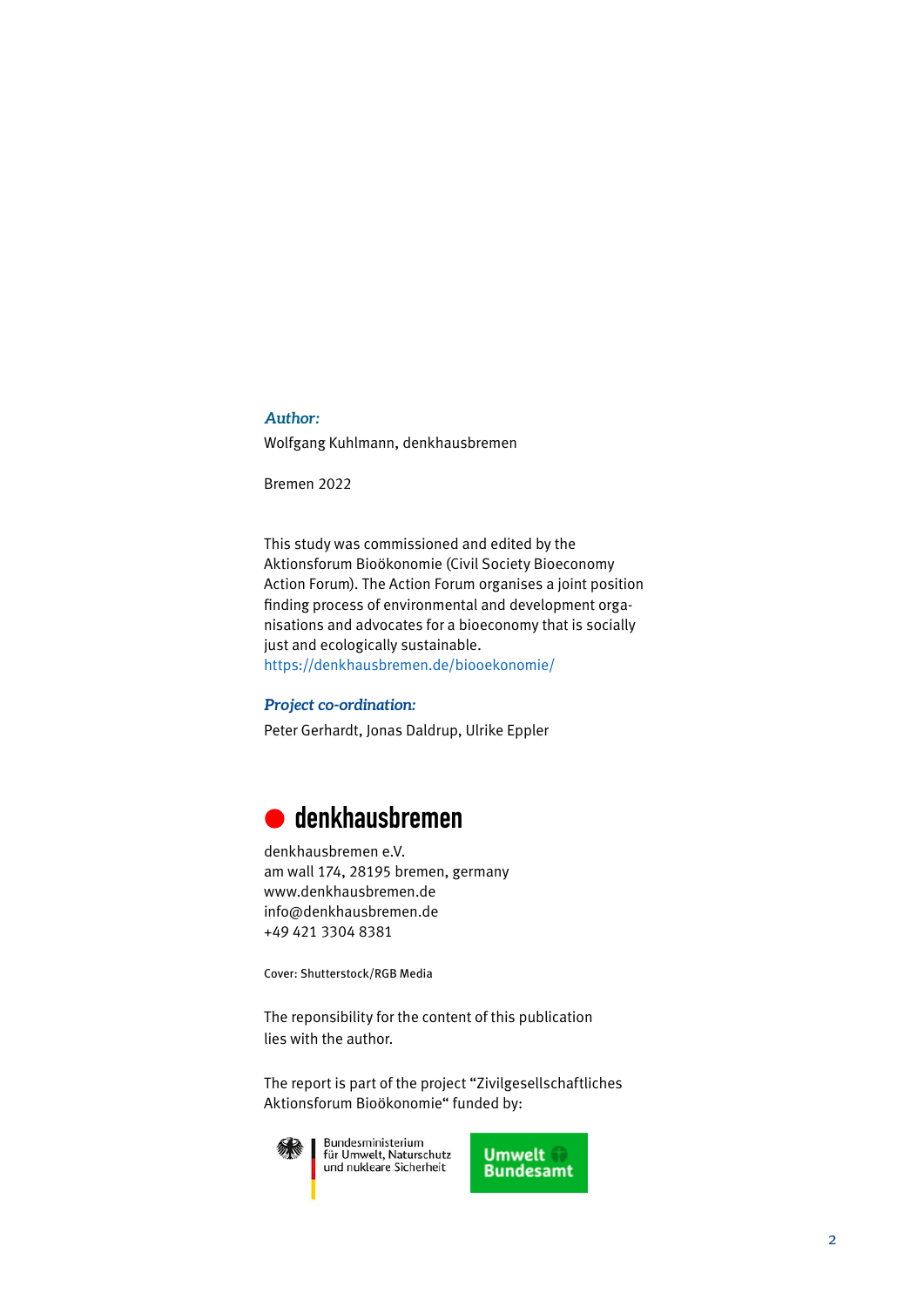# Content

| European Union 6    |
|---------------------|
| Finland 11          |
| Sweden  15          |
| Estonia  18         |
|                     |
|                     |
| The Netherlands  24 |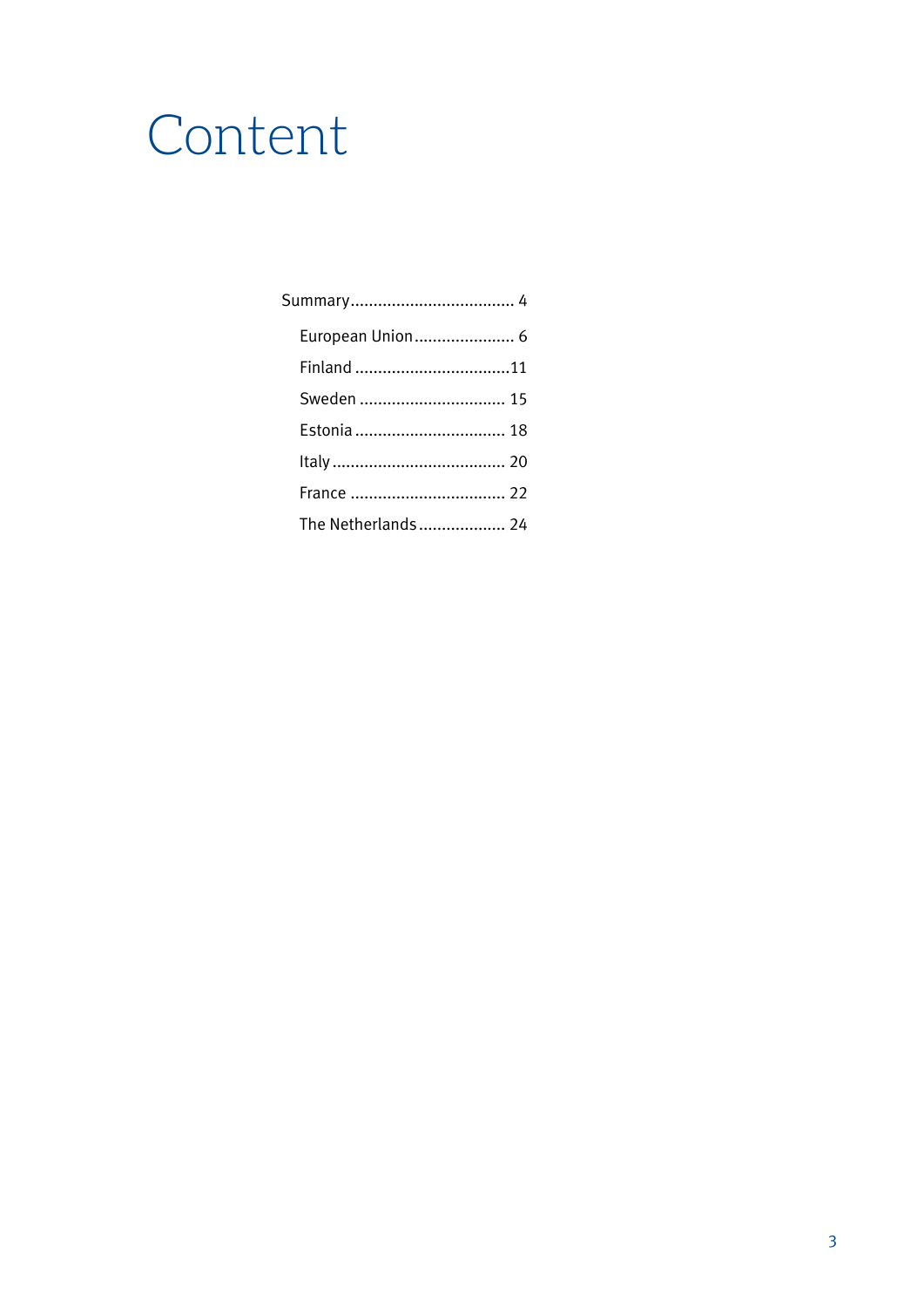## <span id="page-3-0"></span>Summary

The EU Bioeconomy Strategy<sup>1</sup> stresses the role of bio-based products as alternatives to fossil-fuel counterparts, and their importance in developing a sustainable economy based on renewable materials in Europe. It encourages member states to develop national bioeconomy strategies or equivalent policies that enhance the cooperation between primary producers (in agriculture, forestry or fisheries) and bio-based industries.

Currently, nine EU member states (Austria, Finland, France, Germany, Ireland, Italy, Latvia, Spain, and the Netherlands) have a national strategy while others are involved in national or regional bioeconomy development.<sup>2</sup> All have in common that they are primarily geared at enhancing the cooperation of government agencies and bio-based industry with support of science and primary producers. This is mainly done through the provision of public funds to research and development.

This study takes a closer look at the role of civil society in the development and implementation of bioeconomy strategies in the EU, Finland, Sweden, Estonia, Italy, France and the Netherlands. While the bio-based industry is well organized and well-funded, civil society involvement in drafting and implementing bioeconomy strategies at EU or member state level has up to now remained limited.

Although all policy documents related to bioeconomy mention "stakeholder participation" in some way or another, respective stakeholder consultations primarily address state and regional authorities, industry and their associations as well as members of the scientific community. While the opinion of individual citizens is at best taken note of in scientific studies on attitudes towards the bioeconomy, participation of representatives like non-governmental organisations has in most cases only been sporadic. Formal consultation processes are lacking in most countries or are restricted to requests for written comments.

Adding to a lack of political will, participation is also hampered by a lack of financial resources that limits NGO activities in this field. By contrast, the biotech industry has ample means and lobby power to influence politics in their favour.

This changes, when it becomes evident that the resource needs of bio-based industry may lead to an overexploitation of ecosystems or may adversely affect the livelihoods of local communities. This is the case in Finland and Sweden,

<sup>1</sup> EC, 2018, A sustainable Bioeconomy for Europe: Strengthening the connection between economy, society and the environment, COM(2018) 673, [https://eur-lex.europa.eu/](https://eur-lex.europa.eu/legal-content/EN/TXT/?uri=CELEX:52018DC0673) [legal-content/EN/TXT/?uri=CELEX:52018DC0673](https://eur-lex.europa.eu/legal-content/EN/TXT/?uri=CELEX:52018DC0673)

<sup>2</sup> https://knowledge4policy.ec.europa.eu/visualisation/bioeconomy-different-countries en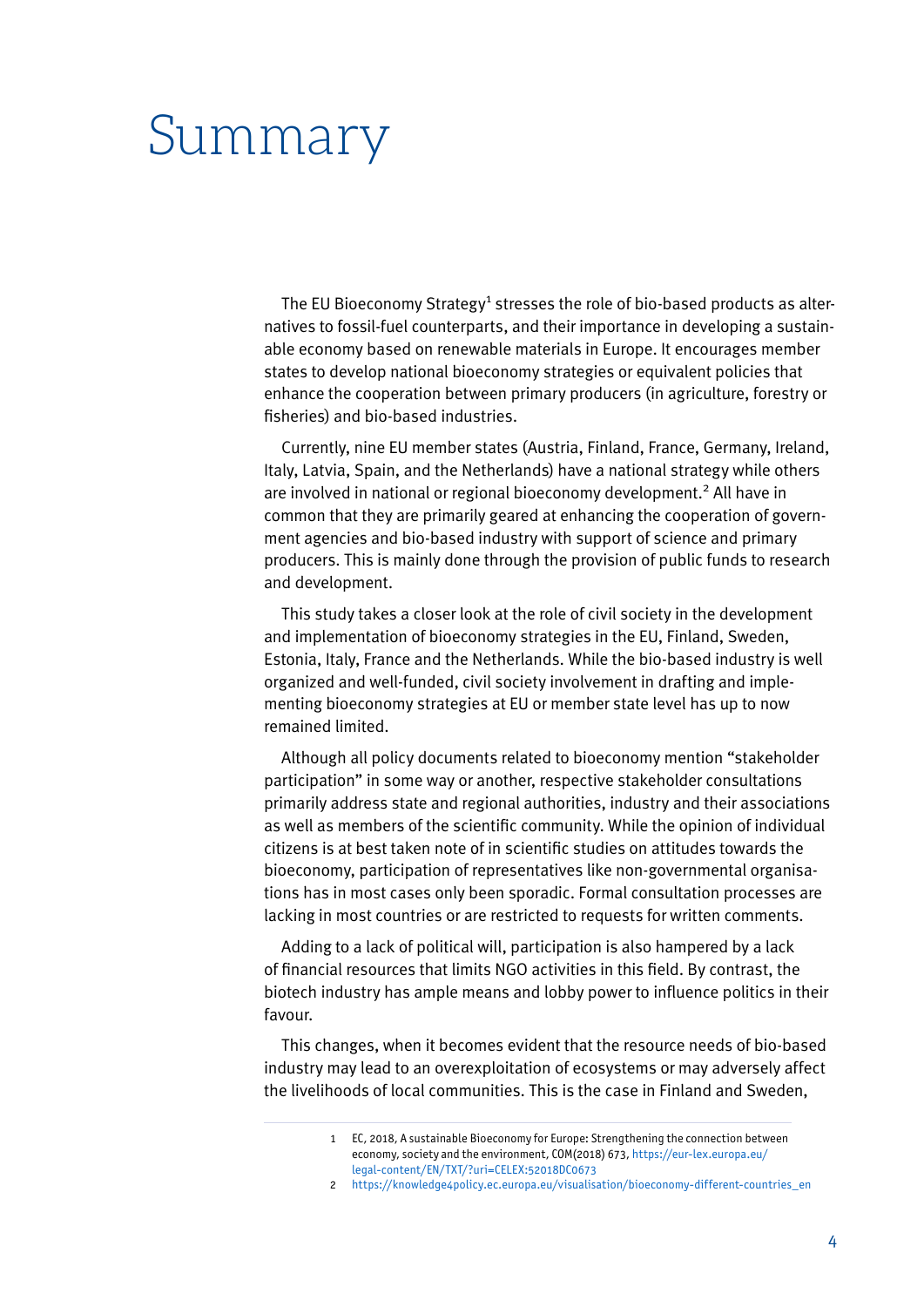where new biorefineries are pushing timber harvests to their limits, or in France and the Netherlands, where imports of biomass for the production of biofuels or for co-firing in coal power plants are not in line with sustainability criteria.

Making sure that planetary boundaries are respected and that all biomass used for bioenergy or the production of bio-based materials is sourced sustainably, is one of the main goals of environment and development NGOs. For many citizens, this also is a basic requirement for a broader acceptance of the bioeconomy.

These are some of the reasons for civil society and their organisations to play a stronger role in developing and implementing policies and guidelines for a bioeconomy that is environmentally sound, socially just and provides a genuine contribution to climate and biodiversity protection.

It is time for civil society to change from an observer on the side line to the centre of the playing field. This requires more than routinely mentioning stakeholder participation in policy papers. Moving from paper to practise will not only need inclusive fora for dialogue but also adequate resources to do so.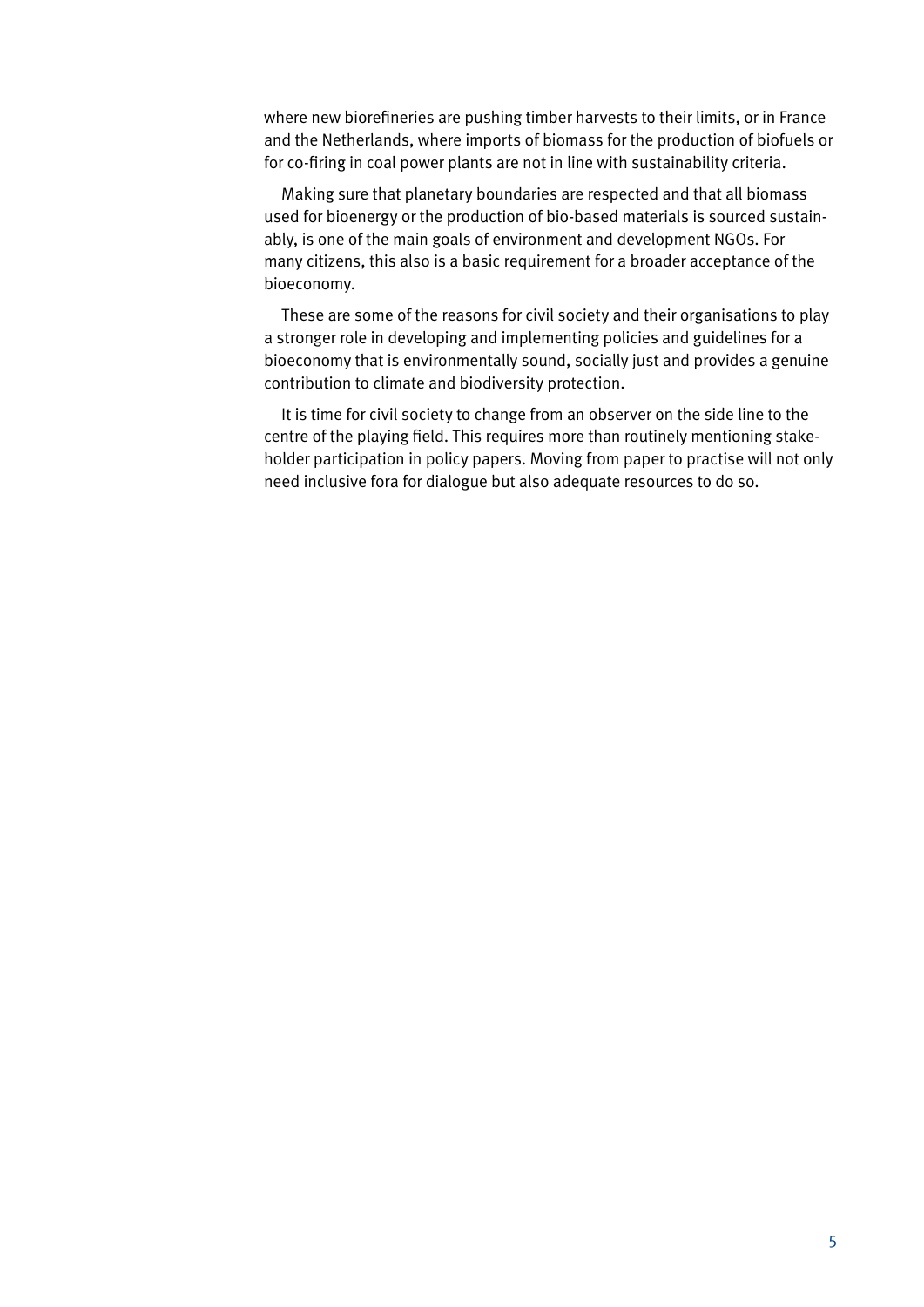# <span id="page-5-0"></span>European Union

In the European Commission, Directorate-General Research and Innovation is responsible for topics related to bioeconomy. The DG remains abbreviated RTD (Research and Technological Development), as it was formerly known. The Commissioner is Mariya Gabriel (Bulgaria).

Bioeconomy is delt with in Directorate B Healthy Planet, led by Director John Bell (Ireland). It includes the following units:

- DG RTD B.1 Circular Bioeconomy and Biobased Systems (Head of Unit: Pavel Misigia)
- DG RTD B.2 Bioeconomy and Food Systems (Head of Unit: Peter Wehrheim)
- DG RTD B.3 Climate and Planetary Boundaries (Head of Unit: Philippe Tulkens) and
- **n** DG RTD B.4 Healthy Ocean and Seas (Head of Unit: Elisabetta Balzi).

In October 2018, the European Commission adopted the Communication "A sustainable Bioeconomy for Europe: Strengthening the connection between economy, society and the environment" (generally referred to as the "European Bioeconomy Strategy")<sup>3</sup> with an accompanying Staff Working Document.<sup>4</sup> It was an update of the 2012 EU Bioeconomy Strategy.

The scope of bioeconomy is set very broadly, encompassing basically anything that makes use of natural resources:

*"Bioeconomy covers all sectors and systems that rely on biological resources (animals, plants, micro-organisms and derived biomass, including organic waste), their functions and principles. It includes and interlinks: land and marine ecosystems and the services they provide; all primary production sectors that use and produce biological resources (agriculture, forestry, fisheries and aquaculture); and all economic and industrial sectors that use biological resources and processes to produce food, feed, bio-based products, energy and services."*

<sup>3</sup> EC, 2018, A sustainable Bioeconomy for Europe: Strengthening the connection between economy, society and the environment, COM(2018) 673, [https://eur-lex.europa.eu/](https://eur-lex.europa.eu/legal-content/EN/TXT/?uri=CELEX:52018DC0673) [legal-content/EN/TXT/?uri=CELEX:52018DC0673](https://eur-lex.europa.eu/legal-content/EN/TXT/?uri=CELEX:52018DC0673)

<sup>4</sup> EC Staff Working Document 2018, A sustainable Bioeconomy for Europe: Strengthening the connection between economy, society and the environment, SWD(2018) 431, [https://eur-lex.](https://eur-lex.europa.eu/legal-content/EN/TXT/?uri=CELEX:52018SC0431) [europa.eu/legal-content/EN/TXT/?uri=CELEX:52018SC0431](https://eur-lex.europa.eu/legal-content/EN/TXT/?uri=CELEX:52018SC0431)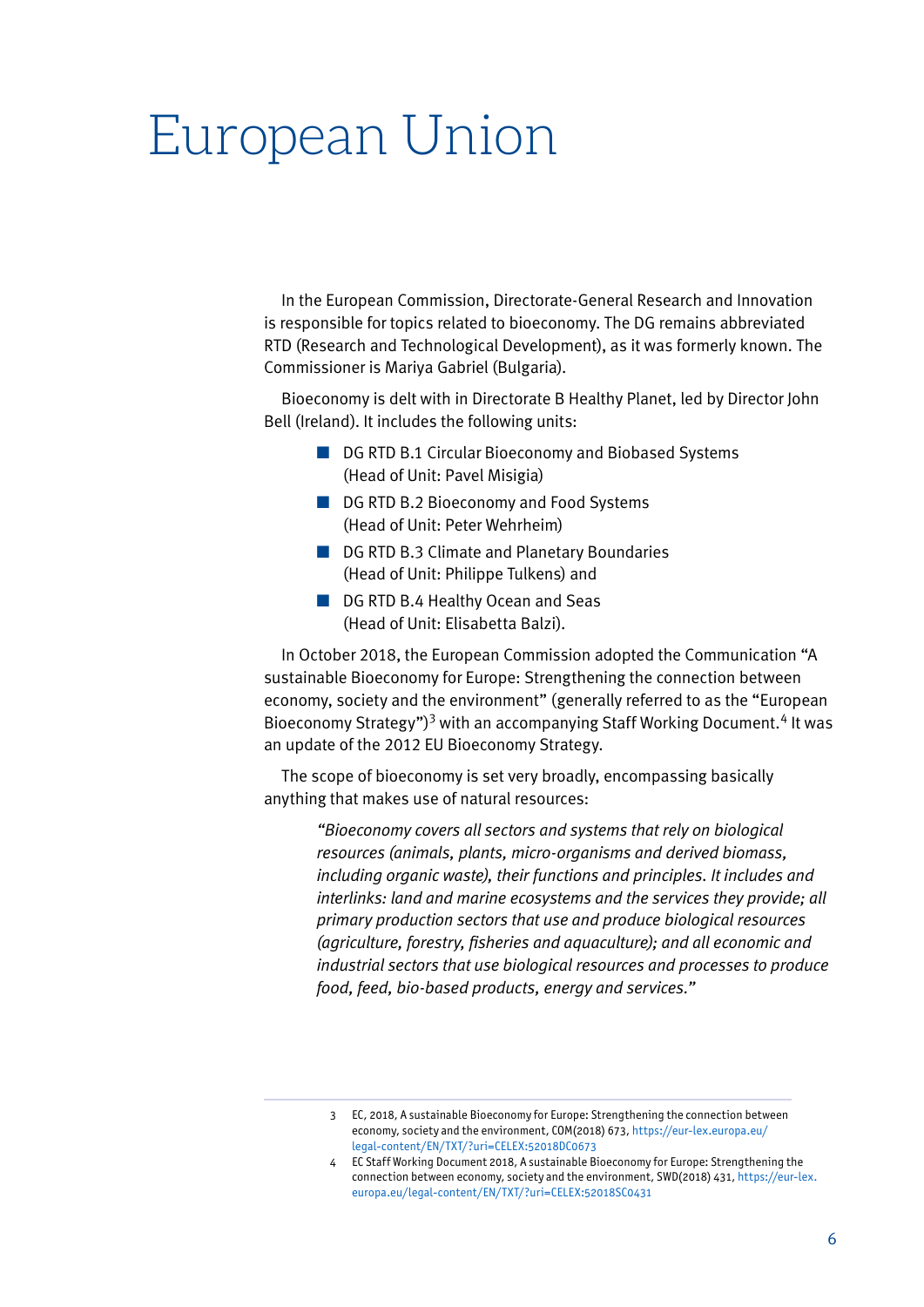The Bioeconomy Strategy sets out an action plan with 3 priorities and 14 key actions:<sup>5</sup>

### **Priority 1: Strengthen and scale-up the bio-based sectors, unlock investments and markets**

- $\blacksquare$  Mobilise stakeholders in development and deployment of sustainable bio-based solutions
- $\blacksquare$  Launch the EUR 100 million Circular Bioeconomy Thematic Investment Platform
- $\blacksquare$  Analyse enablers and bottlenecks for the deployment of bio-based innovations
- **n** Promote and develop standards, labels and market uptake of bio-based products
- $\blacksquare$  Facilitate the development of new sustainable biorefineries
- $\blacksquare$  Develop substitutes to fossil-based materials that are bio-based, recyclable and marine biodegradable

#### **Priority 2: Deploy local bioeconomies rapidly across the whole of Europe**

- $\blacksquare$  Launch a Strategic Deployment Agenda for sustainable food and farming systems, forestry and bio-based products
- $\blacksquare$  Launch pilot actions for the development of bioeconomies in rural, coastal and urban areas
- $\blacksquare$  Support regions and Member States to develop Bioeconomy Strategies
- $\blacksquare$  Promote education, training and skills across the bioeconomy

#### **Priority 3: Understand the ecological boundaries of the bioeconomy**

- $\blacksquare$  Enhance knowledge on biodiversity and ecosystems
- $\blacksquare$  Monitor progress towards a sustainable bioeconomy
- $\blacksquare$  Promote good practices to operate the bioeconomy within safe ecological limits
- $\blacksquare$  Enhance the benefits of biodiversity in primary production

To achieve this, considerable financial resources have been put forward. Under the EU Research and Innovation programme Horizon 2020, €3.85 billion were made available to the bioeconomy from 2014 to 2020. <sup>6</sup> Under its successor instrument Horizon Europe (2021 – 2027) funding has increased to €8.95 billion that are foreseen for the cluster food, bioeconomy, natural resources, agriculture and environment.<sup>7</sup>

<sup>5</sup> EC 2019, Bioeconomy: the European way to use our natural resources, Action plan 2018, [https://](https://op.europa.eu/en/publication-detail/-/publication/775a2dc7-2a8b-11e9-8d04-01aa75ed71a1) [op.europa.eu/en/publication-detail/-/publication/775a2dc7-2a8b-11e9-8d04-01aa75ed71a1](https://op.europa.eu/en/publication-detail/-/publication/775a2dc7-2a8b-11e9-8d04-01aa75ed71a1)

<sup>6</sup> European Commission 2018, Bioeconomy: the European way to use our natural resources - Action plan 2018, [https://op.europa.eu/en/publication-detail/-/publication/](https://op.europa.eu/en/publication-detail/-/publication/edace3e3-e189-11e8-b690-01aa75ed71a1/language-en/format-PDF/source-149755478) [edace3e3-e189-11e8-b690-01aa75ed71a1/language-en/format-PDF/source-149755478](https://op.europa.eu/en/publication-detail/-/publication/edace3e3-e189-11e8-b690-01aa75ed71a1/language-en/format-PDF/source-149755478)

<sup>7</sup> European Union 2021, Horizon Europe Budget, [https://op.europa.eu/en/publication-detail/-/](https://op.europa.eu/en/publication-detail/-/publication/1f107d76-acbe-11eb-9767-01aa75ed71a1) [publication/1f107d76-acbe-11eb-9767-01aa75ed71a1](https://op.europa.eu/en/publication-detail/-/publication/1f107d76-acbe-11eb-9767-01aa75ed71a1)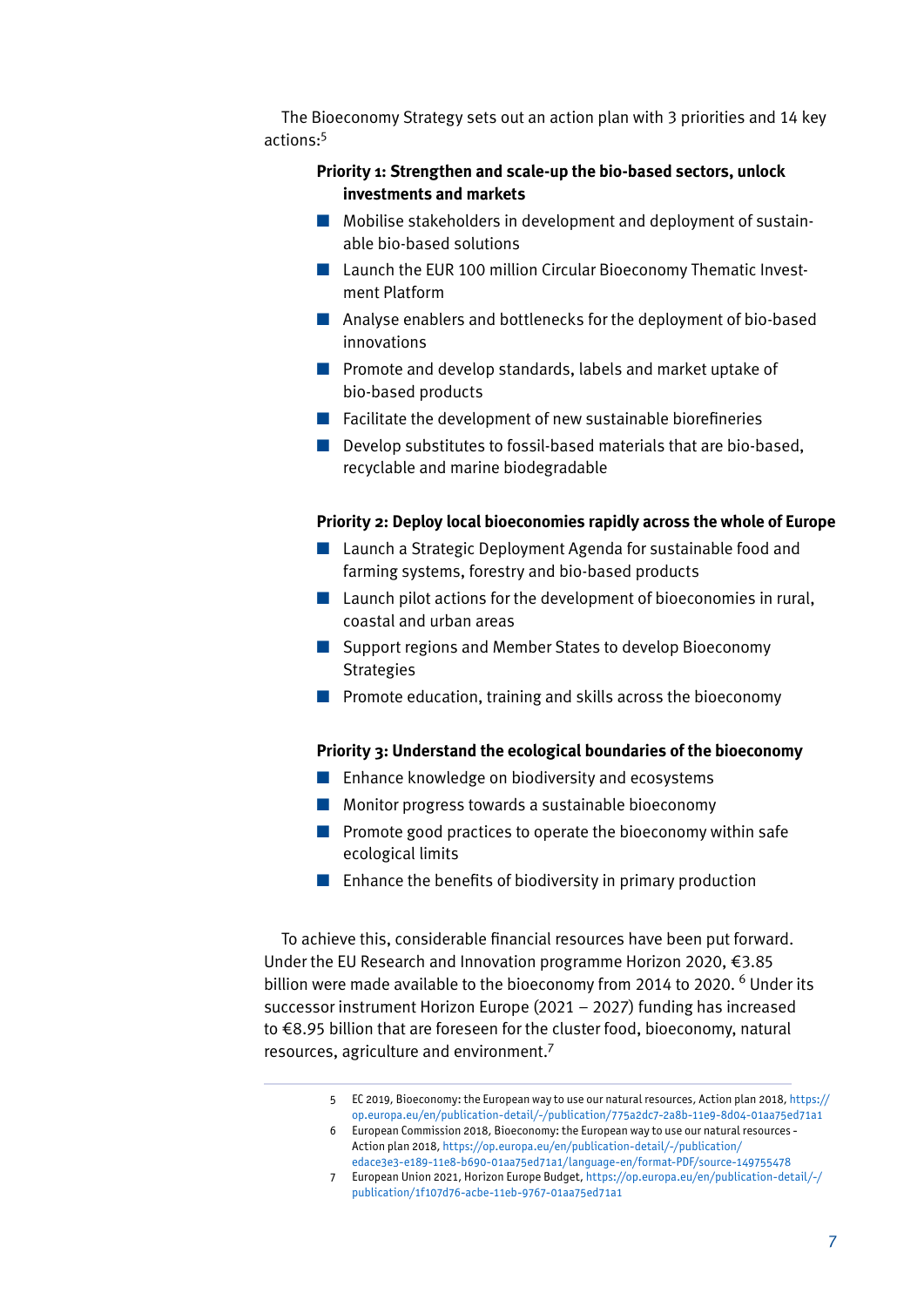Horizon Europe's Strategic Plan explains how this cluster will make a difference:<sup>8</sup>

> *"Physical and biological planetary boundaries and flows will be better understood and defined, notably in relation to the use and management of natural resources."*

*"Research and innovation will benefit sustainable forest, agriculture and ocean management and the delivery of multiple new products and services. Innovative bio-based solutions will unlock the potential of sustainable bioeconomy and replace fossil – based, carbon intensive and harmful materials with innovative, climate-neutral, bio-based, circular, non-toxic materials and chemicals."*

In December 2019, the Commission adopted the European Green Deal and its overarching aim of making the European Union climate neutral by 2050. A month earlier, the Council of the European Union adopted conclusions on the Bioeconomy Strategy, stressing that a sustainable European bioeconomy should be one of the major components for the implementation of the European Green Deal and it called upon the incoming Commission to deliver a progress report and if appropriate an update of the action plan and/or the Strategy at the latest by 2022.<sup>9</sup>

A roadmap for the initiative "European Bioeconomy Policy: Stocktaking and future developments" was published in July 2021. From July to August 2021, 62 individuals and organisations provided feedback. A report is planned for the first quarter of 2022.<sup>10</sup>

<sup>8</sup> EC DG RTD, 2021, Horizon Europe Strategic Plan (2021-2024), [https://ec.europa.eu/info/sites/](https://ec.europa.eu/info/sites/default/files/research_and_innovation/funding/documents/ec_rtd_horizon-europe-strategic-plan-2021-24.pdf) [default/files/research\\_and\\_innovation/funding/documents/ec\\_rtd\\_horizon-europe-strate](https://ec.europa.eu/info/sites/default/files/research_and_innovation/funding/documents/ec_rtd_horizon-europe-strategic-plan-2021-24.pdf)[gic-plan-2021-24.pdf](https://ec.europa.eu/info/sites/default/files/research_and_innovation/funding/documents/ec_rtd_horizon-europe-strategic-plan-2021-24.pdf)

<sup>9</sup> Council of the European Union, 2019, Draft Council Conclusions on the updated Bioeconomy Strategy, 14594/49, [https://data.consilium.europa.eu/doc/document/ST-14594-2019-INIT/en/](https://data.consilium.europa.eu/doc/document/ST-14594-2019-INIT/en/pdf) [pdf](https://data.consilium.europa.eu/doc/document/ST-14594-2019-INIT/en/pdf)

<sup>10</sup> [https://ec.europa.eu/info/law/better-regulation/have-your-say/](https://ec.europa.eu/info/law/better-regulation/have-your-say/initiatives/13057-European-bioeconomy-policy-stocktaking-and-future-developments_en) [initiatives/13057-European-bioeconomy-policy-stocktaking-and-future-developments\\_en](https://ec.europa.eu/info/law/better-regulation/have-your-say/initiatives/13057-European-bioeconomy-policy-stocktaking-and-future-developments_en)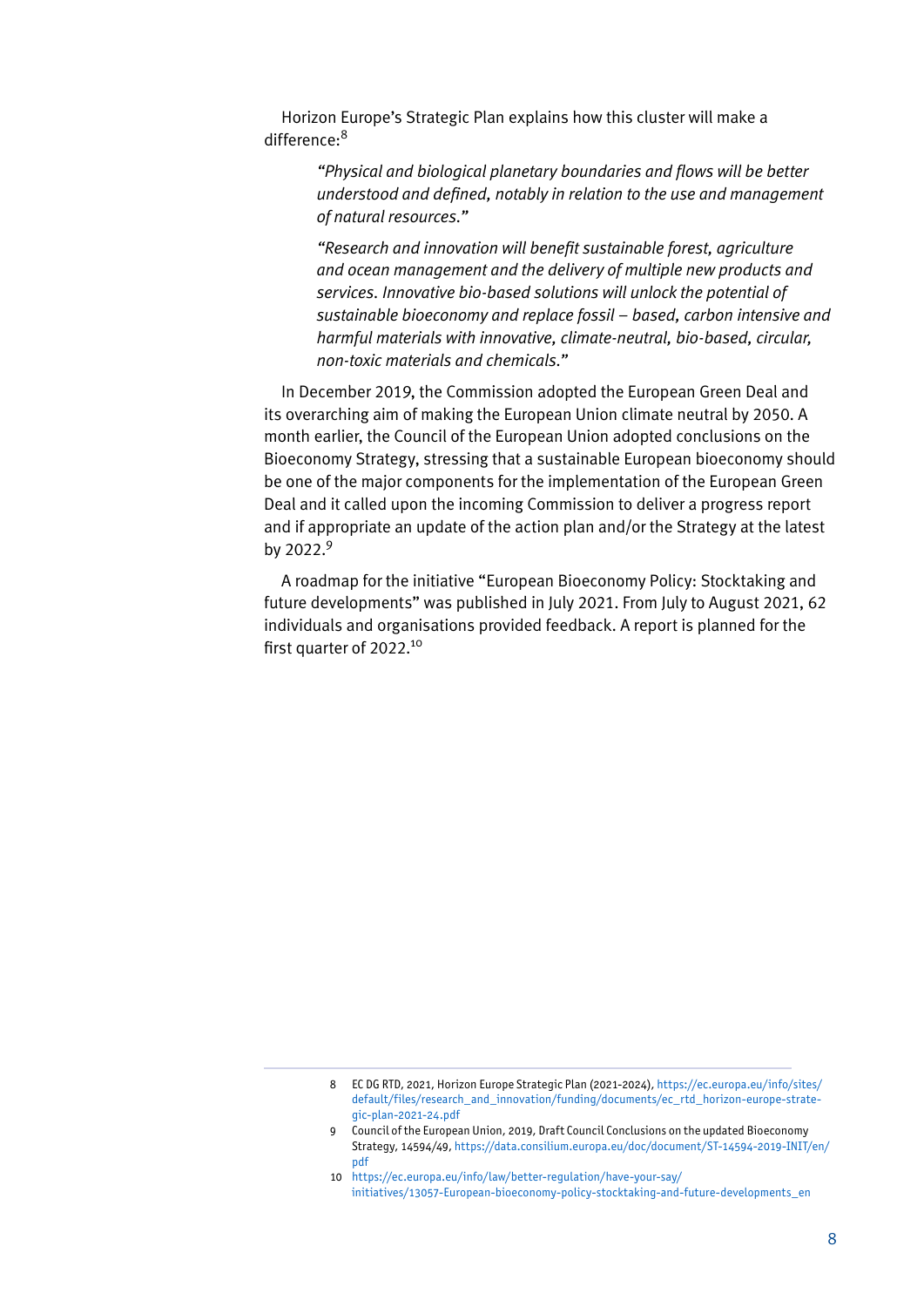### *Scientific support*

Launched in July 2017, the EC's Knowledge Centre for Bioeconomy is run by the European Commission's Joint Research Centre (JRC). It holds a number of datasets, documents and an overview of the bioeconomy situation in Europe.<sup>11</sup> An overview over the bioeconomy in different countries is given in the Bioeconomy country dashboard.<sup>12</sup>

Located in Ispra (Italy), the Directorate for Sustainable Resources is one of the six scientific directorates of the Joint Research Centre (JRC). In different units it focuses on food security, land, soil, water and ecosystem services and is tasked with providing data and analysis of EU and global biomass supply, demand, and related impacts.<sup>13</sup> Unit JRC D.1 specifically deals with bioeconomy (Head of Unit: Greet Janssens-Maenhout).

### *Involvement of Industry*

The Bio-based Industries Consortium (BIC) was set up in 2013 and by now comprises of 240 industry members.<sup>14</sup> It invites "any interested stakeholders along the bio-based value chain" to join its ranks.<sup>15</sup>

In 2014, this group was invited by the EU to become the industrial partner in a public-private partnership called the Bio-Based Industries Joint Undertaking (BBI-JU). Originally slated to run until 2024, it operated on a budget of €3.7 billion. €975 million were public EU funds made available by Horizon 2020 and €2.7 billion were pledged by industry partners.<sup>16</sup>

In 2021, the EU's partnership with bio-based industries was extended for another 10 years and renamed into Circular Bio-based Europe Joint Undertaking (CBE JU). It runs on a budget of  $\epsilon$ 2 billion operating under the rules of Horizon Europe.<sup>17</sup>

An analysis published in 2020 comes to the conclusion that "BBI has dedicated more than 70% of its budget to date to funding pre-commercial and commercial-scale industrial projects for the production of various biomassbased items such as plastics and fuels" and questions the eligibility of EU research funds "meant to fund research that is too risky for the private sector, when these projects have already been tested at the demonstrator scale, when the technology-related risks are minimal, and when the amounts involved are so significant."<sup>18</sup>

12 [https://knowledge4policy.ec.europa.eu/bioeconomy/country/germany\\_en#survey](https://knowledge4policy.ec.europa.eu/bioeconomy/country/germany_en#survey)

- 16 Martin Pigeon and Rachel Tansey 2020, In the Name of Innovation, Report 2 (of 2), Corporate Europe Observatory, <https://corporateeurope.org/en/in-the-name-of-innovation>
- 17 <https://www.bbi.europa.eu/about/circular-bio-based-europe-joint-undertaking-cbe-ju>

<sup>11</sup> [https://knowledge4policy.ec.europa.eu/bioeconomy\\_en](https://knowledge4policy.ec.europa.eu/bioeconomy_en)

<sup>13</sup> [https://unece.org/fileadmin/DAM/timber/meetings/2019/20190214/06\\_JRC\\_outlook\\_work.](https://unece.org/fileadmin/DAM/timber/meetings/2019/20190214/06_JRC_outlook_work.pdf) [pdf](https://unece.org/fileadmin/DAM/timber/meetings/2019/20190214/06_JRC_outlook_work.pdf)

<sup>14</sup> <https://biconsortium.eu/membership>

<sup>15</sup> <https://biconsortium.eu/about>

<sup>18</sup> Martin Pigeon and Rachel Tansey 2020, In the Name of Innovation, Report 2 (of 2), Corporate Europe Observatory, <https://corporateeurope.org/en/in-the-name-of-innovation>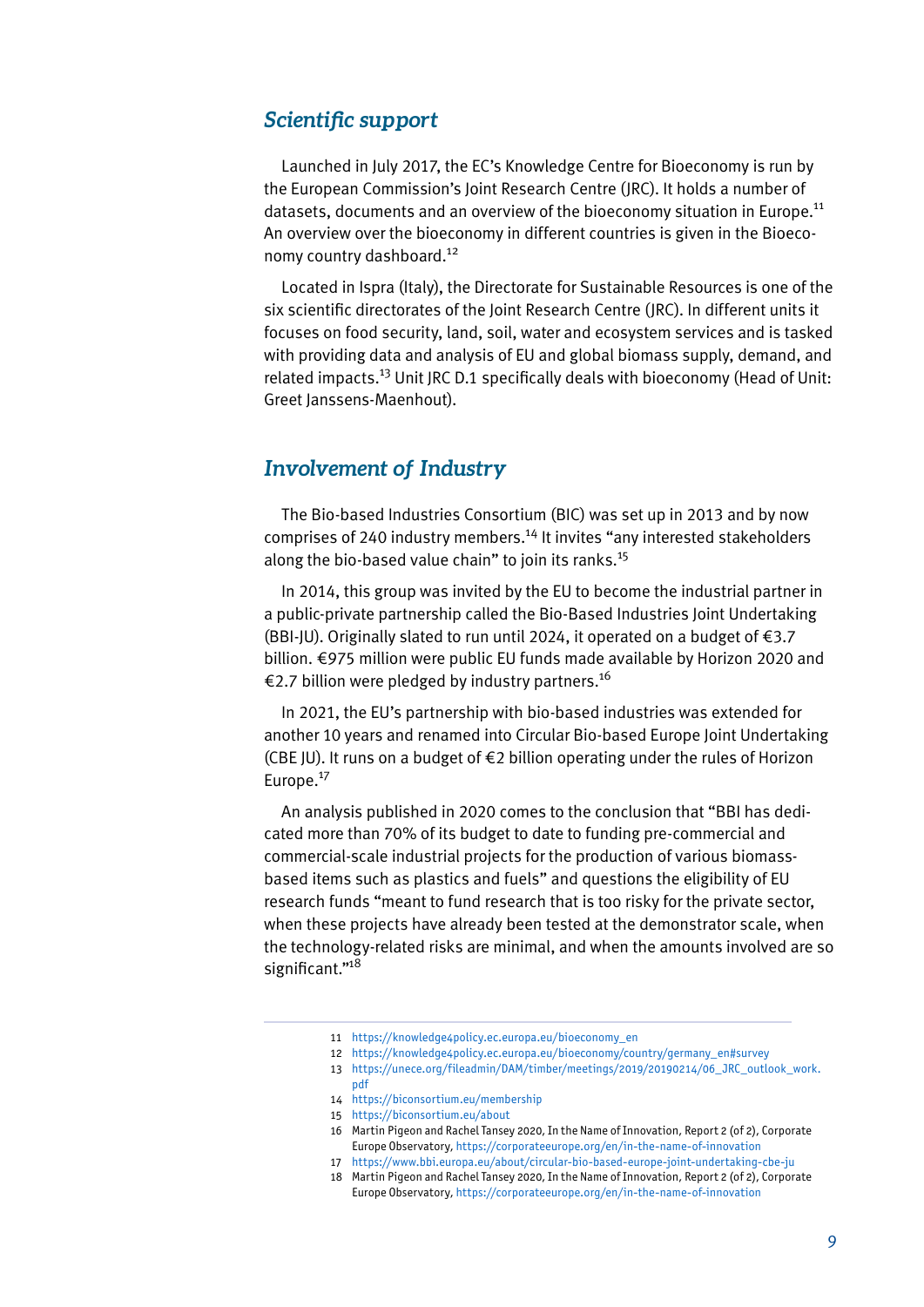### *Involvement of civil society*

While bio-based industry is well organized and well-funded, civil society involvement in drafting and implementing the EU Bioeconomy Strategy has up to now only been sporadic.

Although nearly all major NGOs active in the field of environment and development have offices or representatives in Brussels and their staff cooperates well in a great number of networks, bioeconomy policies seem to be dealt with primarily on the national level.

Several aspects linked with bioeconomy are at the centre of joint campaigns focusing on forests, agriculture, climate or energy. There is a very active network of NGOs working on bioenergy, coordinated by Birdlife Europe, Transport & Environment and FERN that deals with the increasing use of biomass in energy productions (especially the conversion of coal power plants to burning wood or the use of palm oil as biofuel). But their strategic focus is more on the Renewable Energy Directive (RED) rather than the Bioeconomy Strategy.

A 2016 review of bioeconomy strategies at regional and national levels concludes "that initiatives for participative governance in the bioeconomy are rare and that involvement of civil society is only just starting."<sup>19</sup>

In 2018, a group of 6 NGOs<sup>20</sup> published "NGO recommendations for a sustainable EU bioeconomy"<sup>21</sup> stressing their concern "that a growing bioeconomy is already increasing demand for land, fresh water and biomass" and that "bio' is not necessarily better than fossil".

One of the few reports by civil society organisations that explicitly deals with the EU's implementation of its Bioeconomy Strategy was published by Corporate Europe Observatory (CEO) in 2020. It focuses on the Bio-Based Industries Joint Undertaking (BBI-JU) and its privileged access to EU funds via Horizon 2020 and it questions the fact that "civil society organisations are also nowhere to be seen in the BBI's governance."<sup>22</sup>

The multitude of Brussel's NGO has all the expertise necessary to improve civil society's input into monitoring and providing critical guidance to the implementation of the EU Bioeconomy Strategy. A fraction of the funds made available to biobased industry could help to improve coordination and make additional voices heard.

<sup>19</sup> Greet Overbeek, Erik de Bakker, Volkert Beekman, 2016, Review of bioeconomy strategies at regional and national levels, [https://ec.europa.eu/research/participants/documents/](https://ec.europa.eu/research/participants/documents/downloadPublic?documentIds=080166e5a5a82ec7&appId=PPGMS) [downloadPublic?documentIds=080166e5a5a82ec7&appId=PPGMS](https://ec.europa.eu/research/participants/documents/downloadPublic?documentIds=080166e5a5a82ec7&appId=PPGMS)

<sup>20</sup> Birdlife Europe and Central Asia, FERN, Oxfam, Transport & Environment, Wetlands International and Zero Waste Europe

<sup>21</sup> [https://www.fern.org/fileadmin/uploads/fern/Documents/NGO%20recommendations%20](https://www.fern.org/fileadmin/uploads/fern/Documents/NGO recommendations for a sustainable EU bioeconomy_0.pdf) [for%20a%20sustainable%20EU%20bioeconomy\\_0.pdf](https://www.fern.org/fileadmin/uploads/fern/Documents/NGO recommendations for a sustainable EU bioeconomy_0.pdf)

<sup>22</sup> Martin Pigeon and Rachel Tansey 2020, In the Name of Innovation, Report 2 (of 2), Corporate Europe Observatory, <https://corporateeurope.org/en/in-the-name-of-innovation>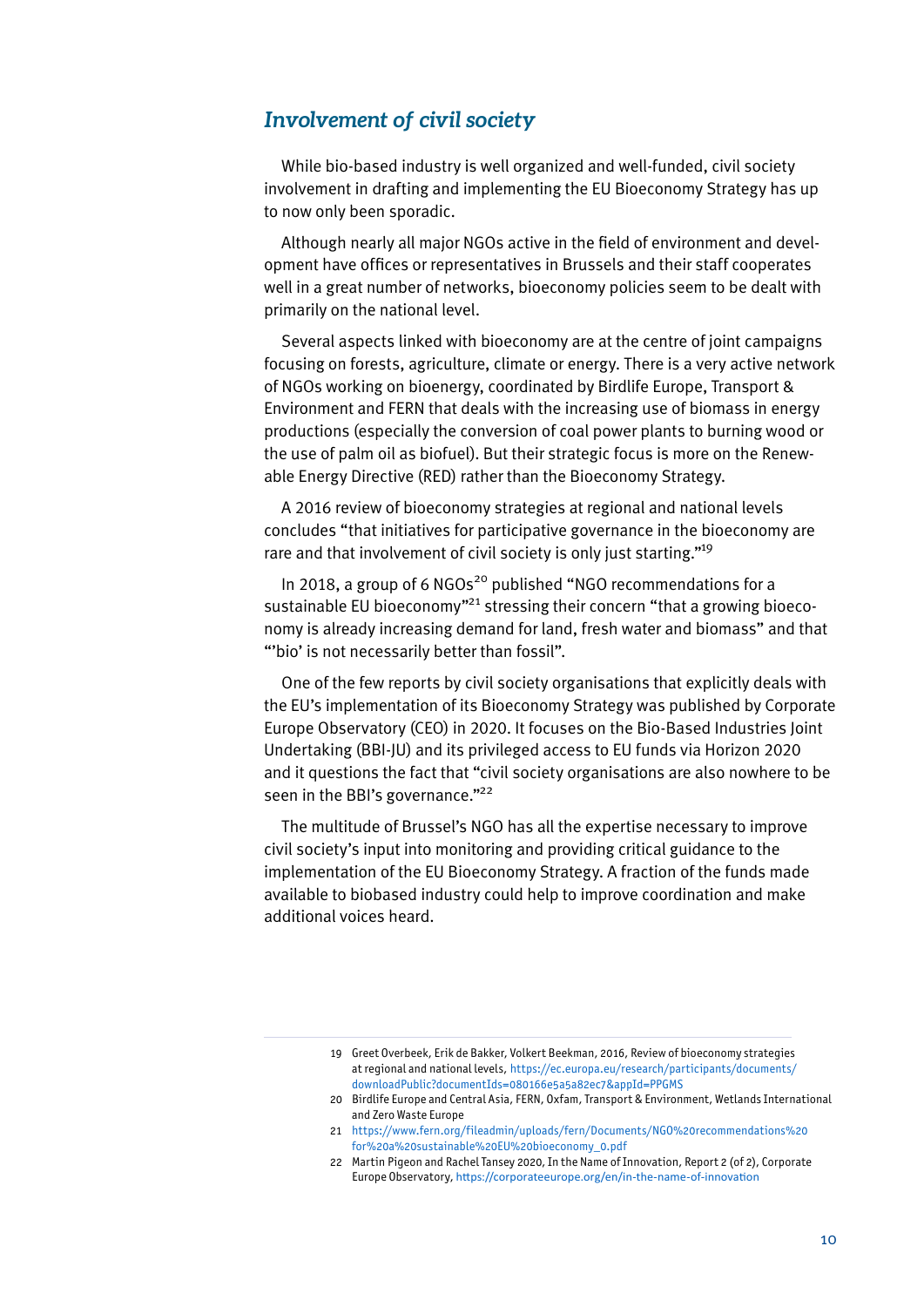### <span id="page-10-0"></span>Finland

*"Finnish bioeconomy is so fundamentally connected to the utilisation of the country's forest resources that Finnish bioeconomy is forest bioeconomy."* 

*Tero Toivanen (2021)*<sup>23</sup>

The Finnish Bioeconomy Strategy was published in 2014.<sup>24</sup> In September 2020, the Ministry of Economic Affairs and Employment started a process of updating the strategy to reflect on the updated EU Bioeconomy Strategy as well as on changes in policy by the centre-left coalition that was elected in 2019. It appointed a steering group, a coordination secretariat and a broad advisory panel for the project.<sup>25</sup>

The Bioeconomy Panel is chaired by the Minister of Economic Affairs and the Minister of Agriculture and Forestry. Its 44 members have been elected for the period from August 2020 to December 2023. The majority of members are from public authorities and industry, some from research and education institutes, and two representatives of environmental NGOs (WWF Finland and Finnish Association for Nature Conservation).<sup>26</sup> Until September 2021, five meetings of the panel have taken place. $27$ 

According to a presentation by an adviser to the Ministry of Economic Affairs and Employment, the bioeconomy accounted for 13% (€27bn) of total value added in the national economy in 2019. If the growth in value added can be raised to 4% from 2020 onwards, an annual value added of €50 billion would be achieved by the end of the strategy period. This would mean a doubling of the value added generated by the bioeconomy by 2035.<sup>28</sup>

The protocol of the 5th meeting of the Bioeconomy Panel shows that this growth scenario does not go uncontested: "Panel members noted that the growth of the bioeconomy is in fact already constrained by the availability of raw materials. Sustainable growth of bio-resources remains important topic

24 The Finnish Bioeconomy Strategy, 2014, [https://www.biotalous.fi/wp-content/](https://www.biotalous.fi/wp-content/uploads/2014/08/The_Finnish_Bioeconomy_Strategy_110620141.pdf) [uploads/2014/08/The\\_Finnish\\_Bioeconomy\\_Strategy\\_110620141.pdf](https://www.biotalous.fi/wp-content/uploads/2014/08/The_Finnish_Bioeconomy_Strategy_110620141.pdf)

- 26 <https://www.biotalous.fi/biotalouspaneelin-jasenet/>
- 27 <https://www.biotalous.fi/suomi-kehittaa/kansallinen-biotalouspaneeli/>
- 28 Presentation by Sari Tasa at the 4<sup>th</sup> meeting of the Bioeconomy Panel, 3.6.21, (translated with DeepL), [https://www.biotalous.fi/wp-content/uploads/2021/06/Biotalousstrategian-paiv](https://www.biotalous.fi/wp-content/uploads/2021/06/Biotalousstrategian-paivitys-20210603.pdf)[itys-20210603.pdf](https://www.biotalous.fi/wp-content/uploads/2021/06/Biotalousstrategian-paivitys-20210603.pdf)

<sup>23</sup> Tero Toivanen, 2021, A Player Bigger Than Its Size: Finnish Bioeconomy and Forest Policy in the Era of Global Climate Politics, in Maria Backhaus et al., 2021, Bioeconomy and Global Inequities, Socio Ecological Perspectives on Biomass Sourcing and Production, Palgrave McMillan, <https://doi.org/10.1007/978-3-030-68944-5>

<sup>25</sup> [https://valtioneuvosto.fi/en/-/1410877/updated-finnish-bioeconomy-strategy-aims-to-pro](https://valtioneuvosto.fi/en/-/1410877/updated-finnish-bioeconomy-strategy-aims-to-promote-sustainable-growth-and-climate-objectives)[mote-sustainable-growth-and-climate-objectives](https://valtioneuvosto.fi/en/-/1410877/updated-finnish-bioeconomy-strategy-aims-to-promote-sustainable-growth-and-climate-objectives)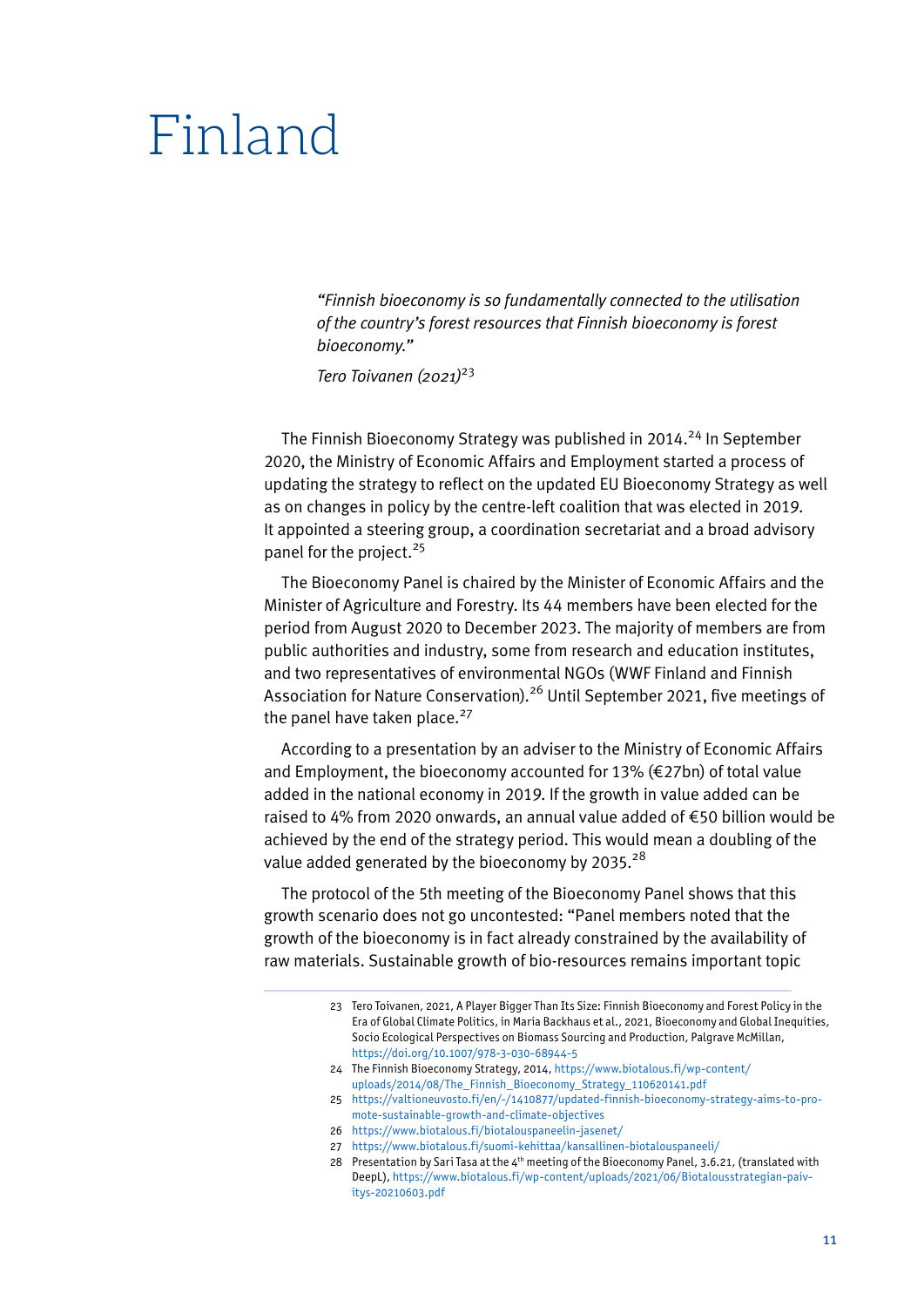that should be dared to be addressed." For the forest-based industry "differentiating between biomass and ecosystem services is a challenge … as wood, for example, is an ecosystem service for this industry" and "the sub-section could do more to show that the bioeconomy is part of the solution, and not the opposite of the circular economy."<sup>29</sup>

According to the Finnish government, additional investment into the bioeconomy will be needed to reach the goal of achieving carbon neutrality by 2035.<sup>30</sup> Much of this goes into new pulp mills and biorefineries like the Metsä Group's Bioproduct Mill in Äänekoski (operating since 2017) with an annual timber use of 6,5 million m<sup>3</sup>. In Kemi, the same group is building another biorefinery that will use 7.6 million  $m<sup>3</sup>$  of wood per year (replacing a pulp mill that used 2.8 million  $m^3$  annually).<sup>31</sup> Additionally, there are plans to build another 4 plants with an additional annual timber use of over 14 million  $m<sup>3,32</sup>$ 

The Natural Resources Institute Finland (Luke) has calculated a sustainable allowable cut of 81 million  $m^3$  per year.<sup>33</sup> Yet, in 2019 roundwood consumption in Finland already amounted to 82 million  $m<sup>3,34</sup>$  This hardly leaves any additional local supply for new biorefineries. Whether they are planning to import timber from neighbouring Russia is not known yet.

Already in 2017, 68 Finnish climate, environmental and ecological scientists wrote a [public letter](http://www.bios.fi/publicstatement/publicstatement240317.pdf) raising concerns over the climate and biodiversity impacts of Finland's forest policy. It highlighted how the idea – which underpins the bioeconomy – that wood-based fuel and wood-based products are always carbon neutral and therefore climate friendly, is essentially a myth: it relies on the belief that the combustion of wood is carbon-neutral, and ignores the decreases in forests' carbon stocks and sink capacity caused by increased harvesting – with an impact similar to actual carbon emissions.<sup>35</sup>

According to Kaisa Raitio, "Finland's [strategy](https://yle.fi/uutiset/3-10818133) of vastly expanding its forest industry – that is, increasing timber harvest levels – would [require](https://yle.fi/uutiset/3-10594354) a massive [reduction](https://yle.fi/uutiset/3-10197219) in carbon emissions in other sectors to make up for the reduced carbon held in its forests. The costs of these reductions would not be covered by the forest industry, but by the state. Finland's bioeconomy strategy is, therefore, not just bad for the climate and biodiversity, but also for taxpayers." $3^6$ 

- 30 [https://valtioneuvosto.fi/en/marin/government-programme/](https://valtioneuvosto.fi/en/marin/government-programme/carbon-neutral-finland-that-protects-biodiversity) [carbon-neutral-finland-that-protects-biodiversity](https://valtioneuvosto.fi/en/marin/government-programme/carbon-neutral-finland-that-protects-biodiversity)
- 31 [https://biorrefineria.blogspot.com/2021/02/Metsa-Fibre-to-build-a-new-bioproduct-mill-in-](https://biorrefineria.blogspot.com/2021/02/Metsa-Fibre-to-build-a-new-bioproduct-mill-in-Kemi.html)[Kemi.html](https://biorrefineria.blogspot.com/2021/02/Metsa-Fibre-to-build-a-new-bioproduct-mill-in-Kemi.html)
- 32 Moritz Albrecht, 2019, Bioökonomie in Finnland: Nachhaltig oder fragwürdig?, [https://denk](https://denkhausbremen.de/biooekonomie-in-finnland-nachhaltig-oder-fragwuerdig/)[hausbremen.de/biooekonomie-in-finnland-nachhaltig-oder-fragwuerdig/](https://denkhausbremen.de/biooekonomie-in-finnland-nachhaltig-oder-fragwuerdig/)
- 33 [https://www.luke.fi/en/natural-resources/forest/forest-resources-and-forest-planning/](https://www.luke.fi/en/natural-resources/forest/forest-resources-and-forest-planning/felling-potential-estimates/) [felling-potential-estimates/](https://www.luke.fi/en/natural-resources/forest/forest-resources-and-forest-planning/felling-potential-estimates/)
- 34 <https://www.luke.fi/en/news/82-million-cubic-metres-of-roundwood-consumed-in-2019/>
- 35 <http://www.bios.fi/publicstatement/publicstatement240317.pdf>
- 36 [https://www.climatechangenews.com/2019/07/09/](https://www.climatechangenews.com/2019/07/09/finlands-forestry-myth-undermines-radical-climate-ambition/) [finlands-forestry-myth-undermines-radical-climate-ambition/](https://www.climatechangenews.com/2019/07/09/finlands-forestry-myth-undermines-radical-climate-ambition/)

<sup>29</sup> Protocol of the 5<sup>th</sup> meeting of the Bioeconomy Panel, 2.9.21, (translated with DeepL), [https://](https://www.biotalous.fi/wp-content/uploads/2021/09/Biotalouspaneelin-ptk_5-20210902.pdf) [www.biotalous.fi/wp-content/uploads/2021/09/Biotalouspaneelin-ptk\\_5-20210902.pdf](https://www.biotalous.fi/wp-content/uploads/2021/09/Biotalouspaneelin-ptk_5-20210902.pdf)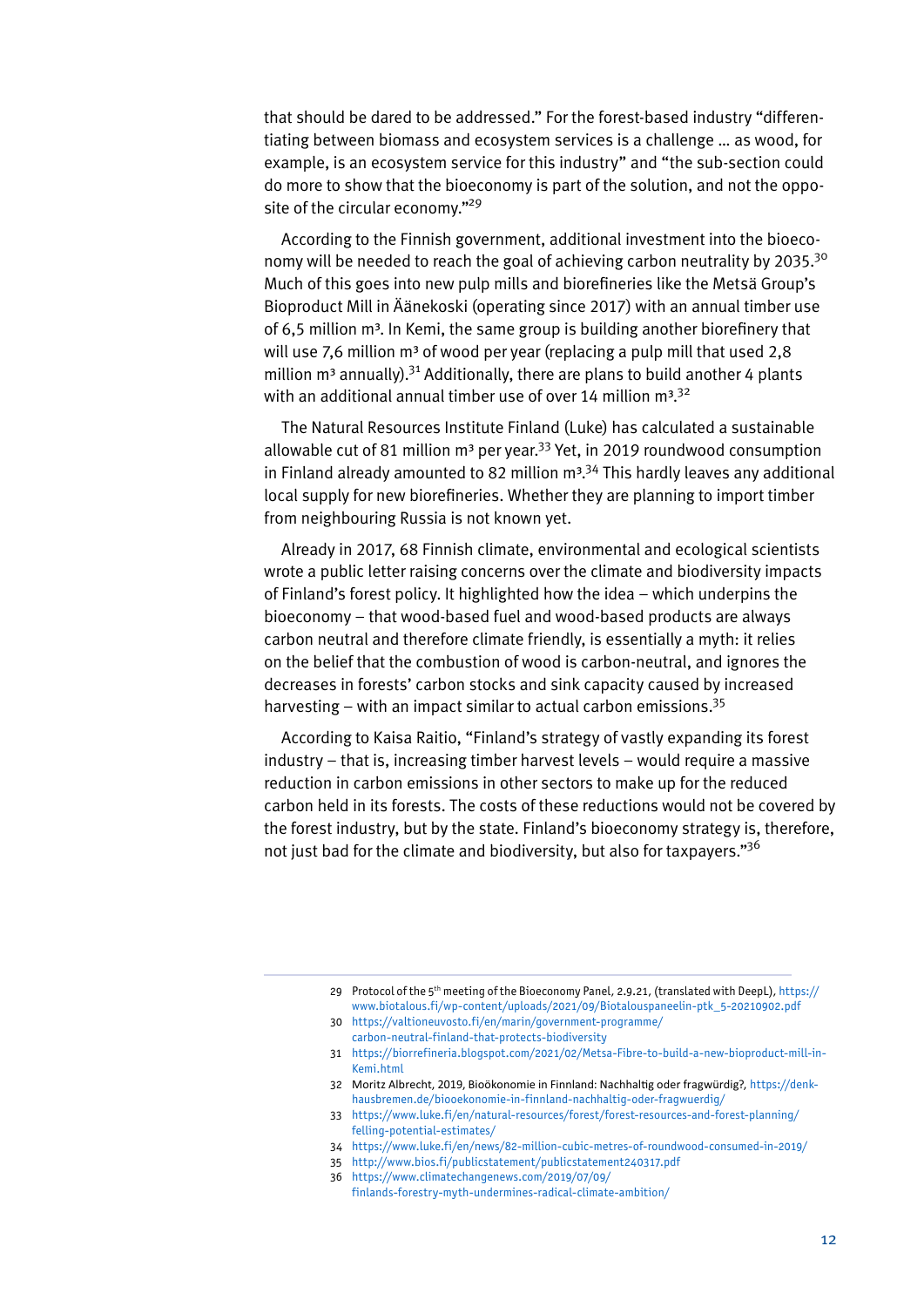In a discourse analysis of the process leading to the Finish Bioeconomy Strategy of 2014, Irmeli Mustalahti concludes that

*"[i]n Finland, despite efforts at transparency and interactive public debate in relation to the current transition towards a bioeconomy trajectory, it has been challenging for citizens to meaningfully participate in the strategic decision-making."*

*"An interactive debate between civil society and forestry sector-driven actor coalitions is a challenge for Finland's current forest-based bioeconomy strategies and program."*

*"Citizens may not be able to find solutions and create the new innovations which the bioeconomy strategy requires, yet it is the citizens who will live under the changed access to opportunities and entitlements including environmental services. For this reason, responsive governance and its adaptive and interactive administration need to ensure that many change actors are taken into account as a matter of basic justice in various processes of the bioeconomy transition."* <sup>37</sup>

In November 2021, a proposal for the updated bioeconomy strategy was presented<sup>38</sup> and opinions were requested from over 190 stakeholders from industry, science, regional federations and civil society. Until the deadline set at December 2021, 44 statements were received:<sup>39</sup>

In their comment on the draft bioeconomy strategy the Finnish Association for Nature Conservation (Soumen luonnonsuojeluliitto, SLL) criticises that "the strategy does not sufficiently address the role of the bioeconomy as an accelerator of habitat loss and climate change, nor does it propose measures to ensure the sustainability of the bioeconomy in the future. The strategy should be clearer about how it will ensure that the measures proposed are compatible with the limits imposed by nature."

This view is supported by WWF Finland: "The update of the bioeconomy strategy seeks to shift the strategic focus from the previous strategy's emphasis on increasing the volume of production to increasing the added value of production, which is a welcome improvement. This opens up opportunities. However, the strategy update seems to be badly missing the mark in terms of reforming the bioeconomy sector. The strategy refers to renewal here and there, yet it seems to conceive of the bioeconomy largely as it is now. The strategy does not seem to include a proper reflection on the necessary reform, for example, of what it would mean for the sector to comply with the boundary conditions of ecological sustainability."

- 38 [https://www.lausuntopalvelu.fi/FI/Proposal/](https://www.lausuntopalvelu.fi/FI/Proposal/DownloadProposalAttachment?attachmentId=16734)
- [DownloadProposalAttachment?attachmentId=16734](https://www.lausuntopalvelu.fi/FI/Proposal/DownloadProposalAttachment?attachmentId=16734)

39 [https://www.lausuntopalvelu.fi/FI/Proposal/Participation?proposalId=9a-](https://www.lausuntopalvelu.fi/FI/Proposal/Participation?proposalId=9a22f89a-2a35-4efe-aabe-b0babc6ac7fd)[22f89a-2a35-4efe-aabe-b0babc6ac7fd](https://www.lausuntopalvelu.fi/FI/Proposal/Participation?proposalId=9a22f89a-2a35-4efe-aabe-b0babc6ac7fd), all following quotes are taken from the statements on the website (translated with DeepL)

<sup>37</sup> Irmeli Mustalahti, 2018, The responsive bioeconomy: The need for inclusion of citizens and environmental capability in the forest based bioeconomy, Journal of Cleaner Production, Vol. 172, <https://www.sciencedirect.com/science/article/pii/S0959652617313021>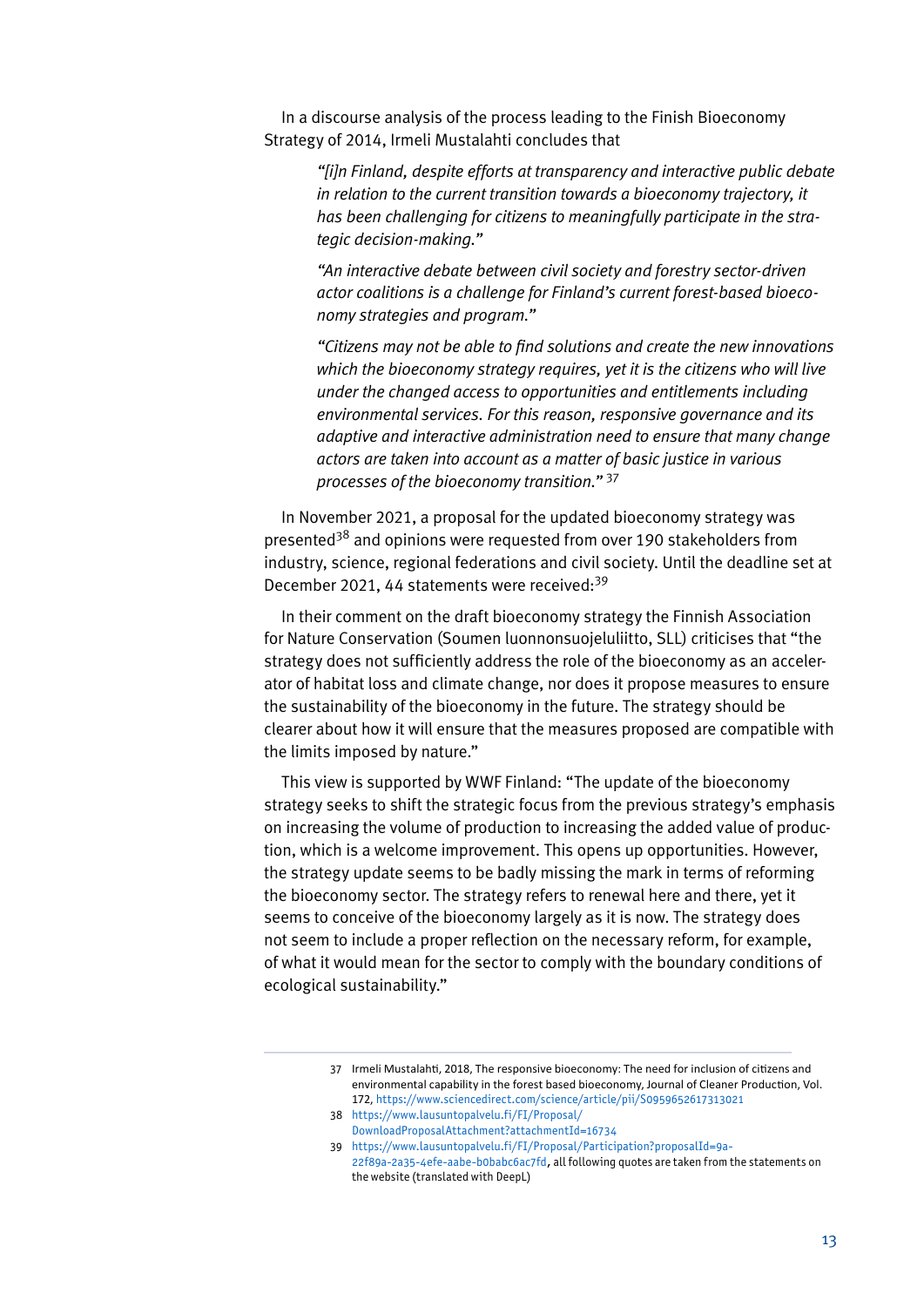Others, like the forest administration (Metsähallitus) are very positive about the proposal by underlining their support for statements like "Profitable agriculture and forestry is a prerequisite for the availability of bio-resources" (quote from the proposal) and stating that "Finnish forests are more than 90 % eligible for certification and there is an almost unlimited global market for processed natural products, provided that the supply chain, further processing and marketing of the products can be managed in a cost-effective way."

The Confederation of Finnish Agricultural Producers interprets the strategy's call to "Identify the means for the bioeconomy to mitigate and contribute to adaptation to climate change and halt biodiversity loss" as to "include a measure to accelerate forest growth through increased forest management."

And the sawmill industry warns that "changing the focus from quantity to quality must not mean driving down existing production by reducing the availability of raw materials. Stable and profitable basic production is the basis for functioning value chains."

The Ministry for Employment and the Economy is currently evaluating the statements and is expected to come up with a final version of the updated Finish Bioeconomy Strategy in the coming months.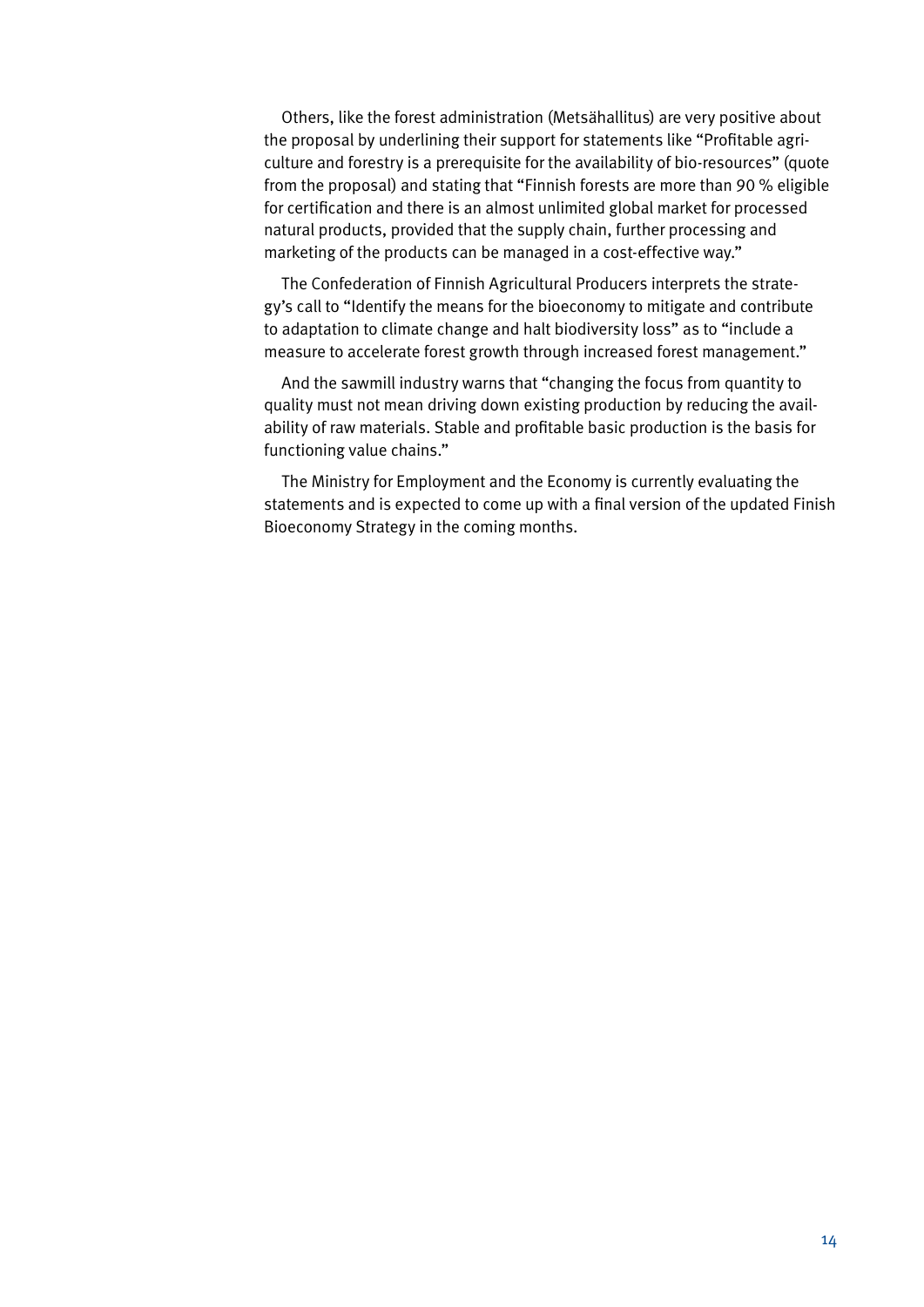### <span id="page-14-0"></span>Sweden

In its 2019 Climate Action Plan, the Swedish government announced that it will develop a Swedish bioeconomy strategy. Under leadership of the Ministry of Enterprise and Innovation and together with the 'green sectors' (forestry, agriculture and fisheries) it wants to achieve "increased access to biomass and employment throughout the country."<sup>40</sup> A government decision was planned for October 2021, but the work is still in progress.

The bioeconomy strategy is meant to complement the Swedish strategy for circular economy, which was published in July 2020. 41 The core of the strategy is a vision of "a society in which resources are used efficiently in toxic-free circular flows, replacing new materials."<sup>42</sup>

It focuses on four areas:

- sustainable production and product design,
- $\blacksquare$  sustainable ways of consuming and using materials, products and services,
- $\blacksquare$  toxic-free and circular material cycles and
- $\blacksquare$  the circular economy as a driving force for the business sector and other actors through measures to promote innovation and circular business models.

In Sweden there is a strong focus on a forest-based bioeconomy. The forest industry claims to be one of Sweden's most important business sectors, accounting for 9 – 12% of the employment, exports, turnover and added value in Swedish industry.<sup>43</sup>

In this context, it is interesting to look at the development of the Swedish National Forest Program (NFP) that started in 2013. The process coincided with the spread of the concept of a bioeconomy in Europe, which became a guiding principle for structuring negotiations around the NFP.

A detailed analysis by researchers from the university of Uppsala gives insights into the process that gathered momentum in 2015/2016, when representatives from the government, forest owner associations, forestry companies, research funders, government agencies and civil society came together in four

- 42 [https://www.government.se/press-releases/2020/07/](https://www.government.se/press-releases/2020/07/sweden-transitioning-to-a-circular-economy/) [sweden-transitioning-to-a-circular-economy/](https://www.government.se/press-releases/2020/07/sweden-transitioning-to-a-circular-economy/)
- 43 <https://www.forestindustries.se/forest-industry/swedish-forest-industry/>

<sup>40</sup> Hans Nilsagard, Ministry of Enterprise and Innovation, 2021, The Swedish bioeconomy strategy – work in progress, [https://www.ksla.se/wp-content/uploads/2021/05/2021-06-09-Hans-Nil](https://www.ksla.se/wp-content/uploads/2021/05/2021-06-09-Hans-Nilsagard-The-Swedish-bioeconomy-strategy.pdf)[sagard-The-Swedish-bioeconomy-strategy.pdf](https://www.ksla.se/wp-content/uploads/2021/05/2021-06-09-Hans-Nilsagard-The-Swedish-bioeconomy-strategy.pdf)

<sup>41</sup> Government Offices of Sweden, 2020, Circular economy – Strategy for the transition in Sweden, [https://www.government.se/4ad42c/contentassets/d5ab250cf59a47b38feb8239eca1f6ab/](https://www.government.se/4ad42c/contentassets/d5ab250cf59a47b38feb8239eca1f6ab/circular-economy--strategy-for-the-transition-in-sweden) [circular-economy--strategy-for-the-transition-in-sweden](https://www.government.se/4ad42c/contentassets/d5ab250cf59a47b38feb8239eca1f6ab/circular-economy--strategy-for-the-transition-in-sweden)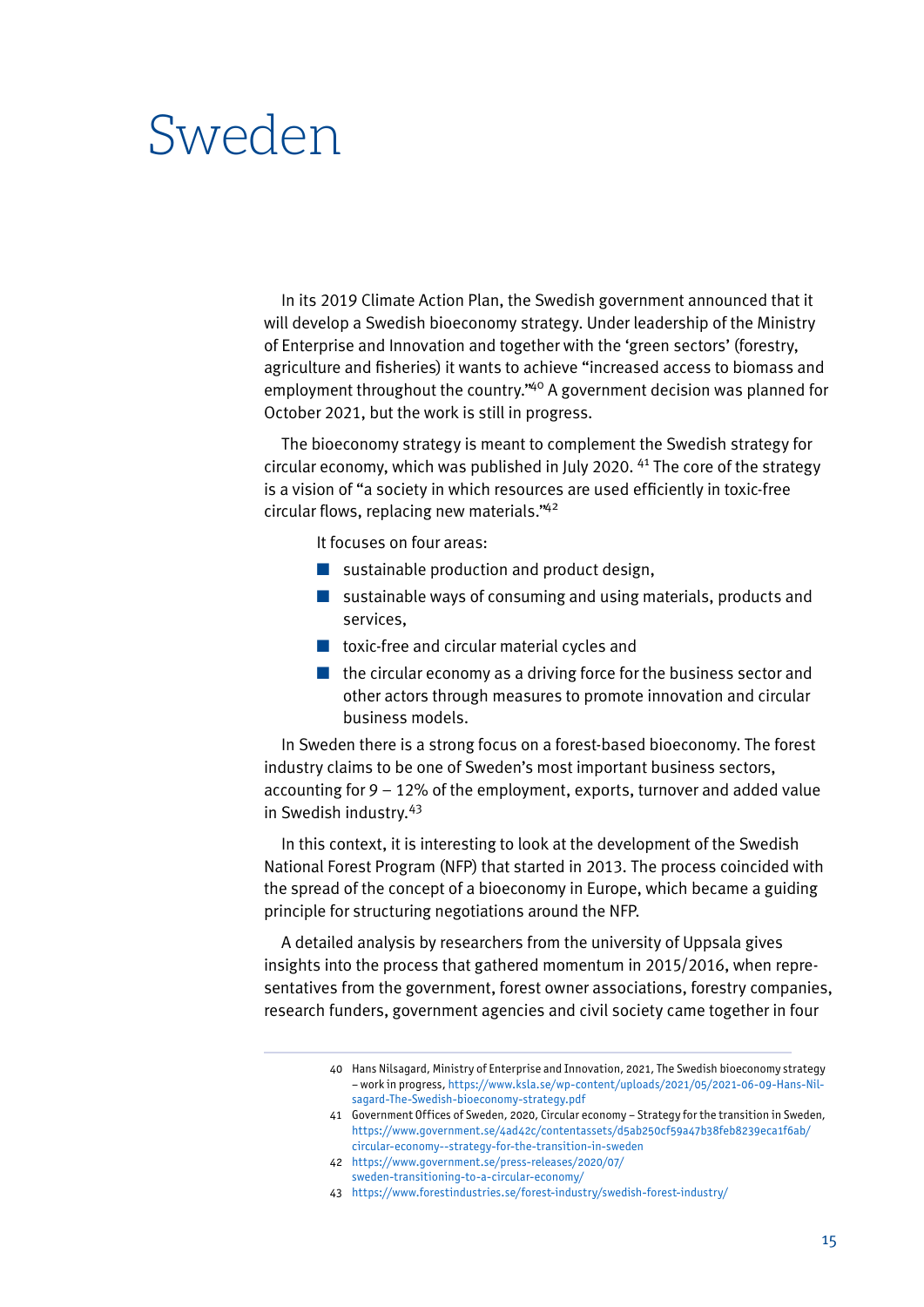working groups.44 Their reports formed the basis of the NFP strategy launched in 2018.

Quotes from the working group documents:

*"The forestry industry needs to become more generally accepted so that different markets, businesses and consumers can feel trust and positivity about forest-based products."*

*"The conflict between environmental organisations and the forestry industry gives a divided picture of how the forest should be used and what for. The credibility of the forestry industry is challenged by the conflict between production and conservation."*

*"Internationally, there is often intensive debate about the sustainability of forestry. When the sustainability of the bioeconomy is questioned, this reflects market uncertainty about the goods and services that the forestry industry provides."*

*"Urbanisation means that consumers are increasingly removed from nature, which can lead to a reduced understanding of the use of forests, anxiety about over-use of forest resources and increased emphasis on reducing deforestation."*

The researchers conclude:

*"Our analysis revealed five storylines that together construct a strong story of the Swedish forest-based bioeconomy:*

- *A bioeconomy will revive Swedish forestry in a sustainable way through neo-industrialisation*
- **n** *Consensus is key to developing the forest-based bioeconomy*
- *Forest owners, industry and state actors take responsibility for the forest-based bioeconomy*
- *Technical knowledge is needed to build the forest-based bioeconomy*
- *The uninformed public is a threat to the forest-based bioeconomy.*

*In summary, these storylines unite in a story about neo-industrialisation, driven by the private sector and supported by the state, simultaneously reviving forestry and establishing the bioeconomy. It facilitates a discourse coalition composed by the state and industry, indirectly driving the idea that actors who are not in favour of the new-industrialisation path represent obstacles to the transition to a bioeconomy.*

*Our analysis shows that the use of "consensus" in the NFP follows a tradition in Swedish forest policymaking where the focus on consensus leads to the marginalization of values and interests that do not clearly align with the dominant story about Swedish forests."* <sup>45</sup>

<sup>44</sup> Klara Fischer, Tove Stenius, and Sara Holmgren, 2020, Swedish Forests in the Bioeconomy: Stories from the National Forest Program, Society & Natural Resources, Vol. 33, No. 7, [https://](https://www.tandfonline.com/doi/epub/10.1080/08941920.2020.1725202?needAccess=true) [www.tandfonline.com/doi/epub/10.1080/08941920.2020.1725202?needAccess=true](https://www.tandfonline.com/doi/epub/10.1080/08941920.2020.1725202?needAccess=true)

<sup>45</sup> Klara Fischer, Tove Stenius, and Sara Holmgren, 2020, Swedish Forests in the Bioeconomy: Stories from the National Forest Program, Society & Natural Resources, Vol. 33, No. 7, [https://](https://www.tandfonline.com/doi/epub/10.1080/08941920.2020.1725202?needAccess=true) [www.tandfonline.com/doi/epub/10.1080/08941920.2020.1725202?needAccess=true](https://www.tandfonline.com/doi/epub/10.1080/08941920.2020.1725202?needAccess=true)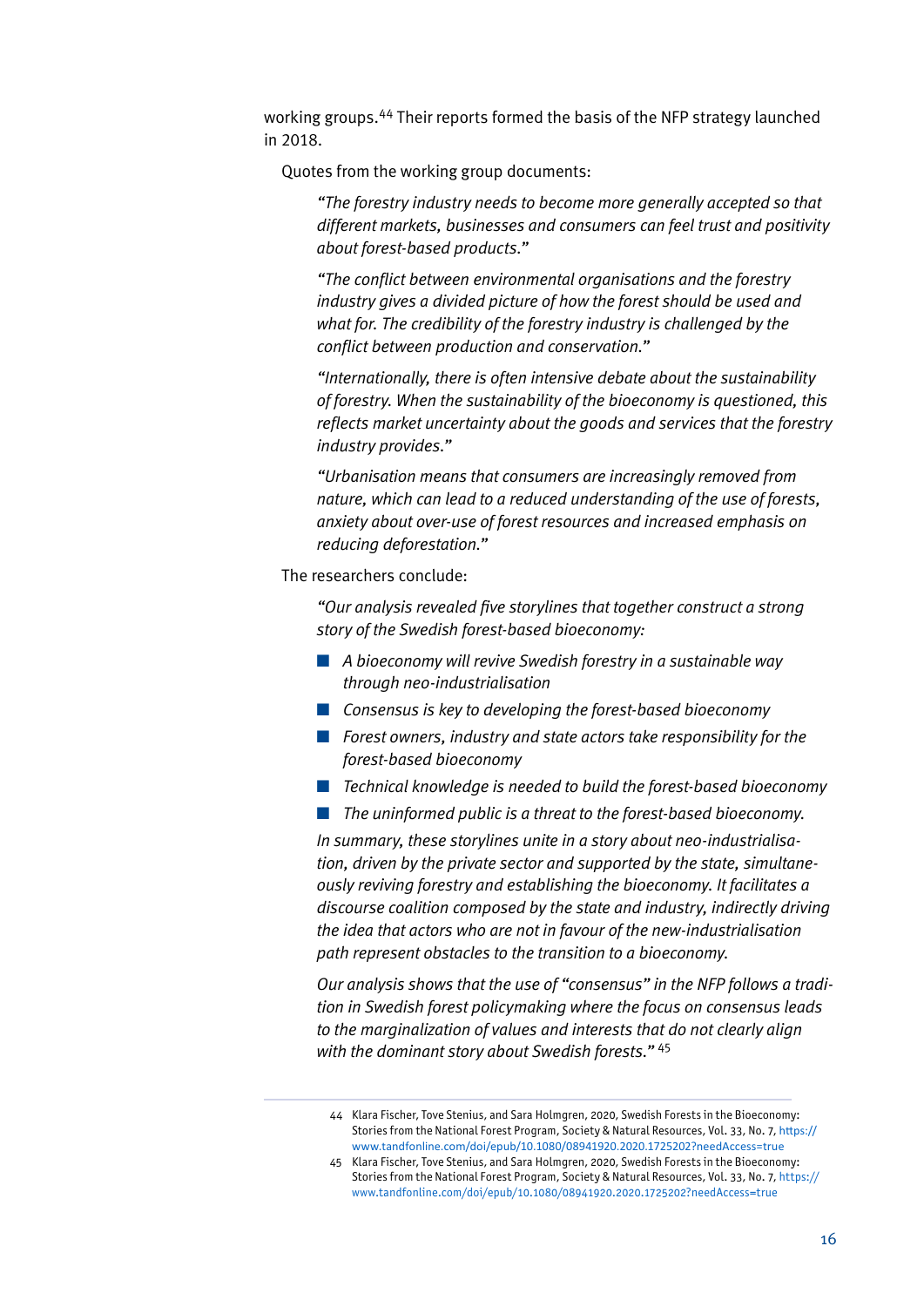An analysis of the key players in the Swedish bioeconomy discussion shows a close cooperation of biorefinery research organisations with forest industry and forest owner associations. "Through careful storytelling combining global bioeconomy narratives of innovation and substitution, with idealisation of private forest ownership and Swedish forestry, key actors in the network have mobilised support and legitimacy regionally, nationally and in the EU."46

One of the most outspoken environmental NGOs that took part in this process was the Swedish Society for Nature Conservation (SSNC). According to David Erlandson who works as bioeconomy advisor for SSNC, the Swedish government began its work on developing a Swedish bioeconomy strategy in fall of 2020. During the political turbulence in Sweden in 2021, where the responsible minister resigned in summer and the government changed in fall of 2021, work on the strategy has come to a halt. Currently, SSNC is inquiring the responsible minister about how the work with the strategy is proceeding and about the plans to include civil society in the discussion.<sup>47</sup>

<sup>46</sup> Sara Holmgren et al., 2021, Whose transformation is this? Unpacking the 'apparatus of capture' in Sweden's bioeconomy, Environmental Innovation and Societal Transitions 42, <https://www.sciencedirect.com/science/article/pii/S2210422421001179>

<sup>47</sup> Personal communication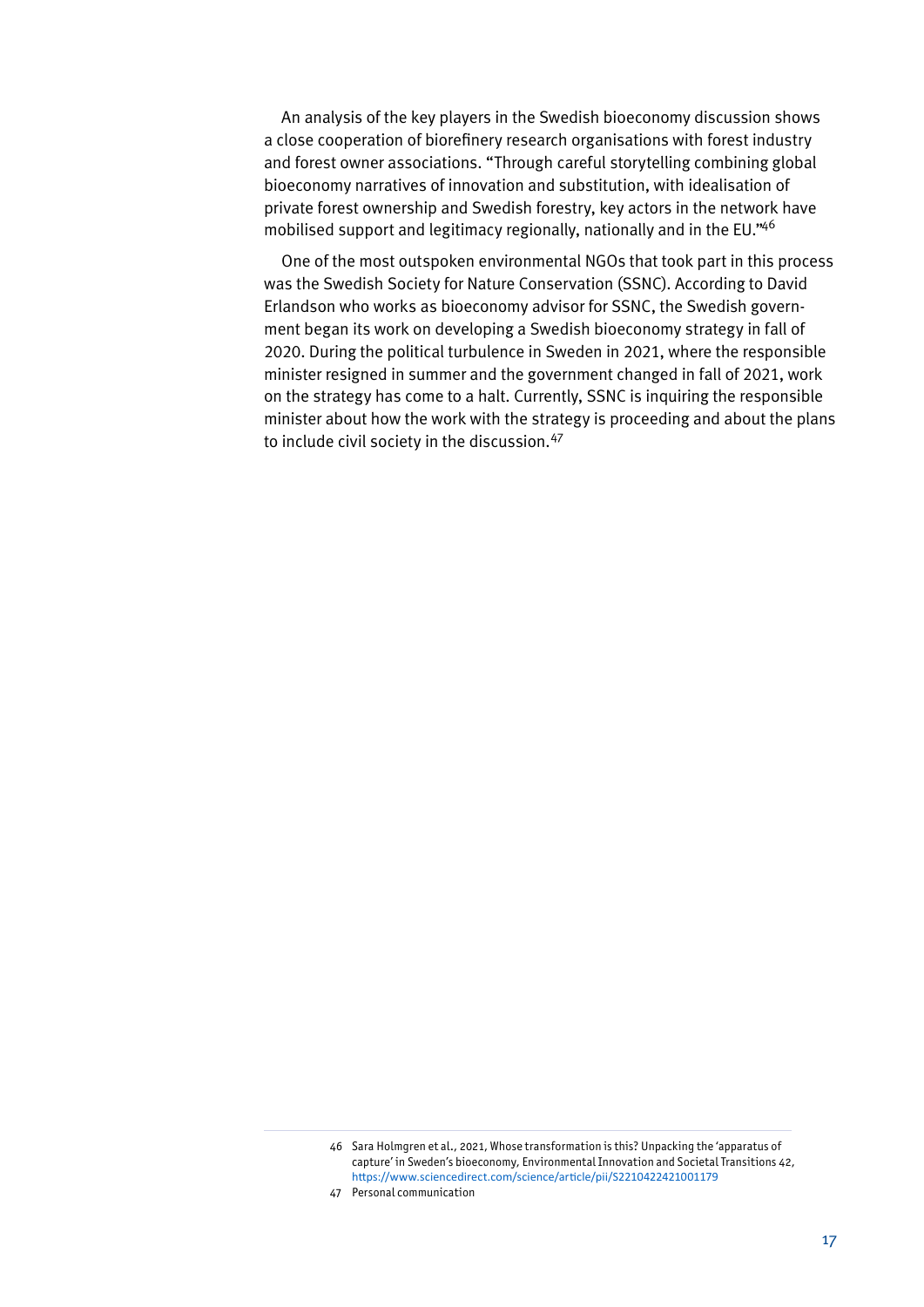## <span id="page-17-0"></span>Estonia

In its 2020 Estonia country report, the Bio-based Industries Consortium mentions plans by the Estonian Ministry of Rural Affairs to launch a consultation for development of an 'Estonian Bioeconomy Strategy to 2030' in conjunction with Ministry of Environment.<sup>48</sup>

But apart from a 2015 proposal statement<sup>49</sup> the government of Estonia has not published a dedicated bioeconomy strategy yet. Instead, the visioning and planning of Estonian bioeconomy will draw on three strategic documents:<sup>50</sup>

*the Agriculture and Fisheries Strategy 2030 that was published in 2021. It expects bioeconomy to help reduce the high share of exports of unprocessed or low-processed bio-products. Industrial biotechnology solutions shall help to establish biorefineries that are suitable for primary producers. "New uses will be sought for land that is not used for agriculture, to support the development of bio-economy or nature conservation objectives."* <sup>51</sup>

*Estonia's 2030 National Energy and Climate Plan (published in 2019) mentions bioeconomy in the context of adaptation. "The sustainability of the bioeconomy sectors that are important for Estonia is ensured through climate-conscious planning of agriculture, forestry, water management, fisheries and tourism and peat extraction." At the same time, bioenergy is expected to play an increasing role in the coming years.*<sup>52</sup>

*An Estonian Forestry Strategy has not been published yet. In a position with regard to the EU forestry strategy for 2030 that was published in July 2021, the Estonian Minister of the Environment worries about "additional administrative burden to the public and private sector or reduce states' powers in matters related to forestry."*<sup>53</sup>

With 51,4 % forest cover the forest sector contributes to around 10 % of gross domestic product and wood and wood-based products are an important part of the national trade balance.<sup>54</sup> But in 2018, plans by a consortium of forestry

- 50 [https://scar-europe.org/images/CASA/Events/Batltic\\_Riga\\_4-5April2019/presentations/3-3\\_](https://scar-europe.org/images/CASA/Events/Batltic_Riga_4-5April2019/presentations/3-3_Helena-Parenson_Bioeconomy_Estonia.pdf) [Helena-Parenson\\_Bioeconomy\\_Estonia.pdf](https://scar-europe.org/images/CASA/Events/Batltic_Riga_4-5April2019/presentations/3-3_Helena-Parenson_Bioeconomy_Estonia.pdf)
- 51 [https://www.agri.ee/sites/default/files/content/arengukavad/poka-2030/poka-2030-execu](https://www.agri.ee/sites/default/files/content/arengukavad/poka-2030/poka-2030-executive-summary-2021.pdf)[tive-summary-2021.pdf](https://www.agri.ee/sites/default/files/content/arengukavad/poka-2030/poka-2030-executive-summary-2021.pdf)
- 52 Estonias's 2030 National Energy and Climate Plan, final version Dec. 2019, [https://ec.europa.eu/](https://ec.europa.eu/energy/sites/ener/files/documents/ee_final_necp_main_en.pdf) [energy/sites/ener/files/documents/ee\\_final\\_necp\\_main\\_en.pdf](https://ec.europa.eu/energy/sites/ener/files/documents/ee_final_necp_main_en.pdf)
- 53 [https://www.baltictimes.com/](https://www.baltictimes.com/estonia_introduces_its_positions_to_europe_re_new_eu_forest_strategy/)
- [estonia\\_introduces\\_its\\_positions\\_to\\_europe\\_re\\_new\\_eu\\_forest\\_strategy/](https://www.baltictimes.com/estonia_introduces_its_positions_to_europe_re_new_eu_forest_strategy/)

<sup>48</sup> Bio-based Industries Consortium, 2020, Mapping Estonia's bio-based potential, [https://biconsortium.eu/sites/biconsortium.eu/files/downloads/Mapping%20Esto](https://biconsortium.eu/sites/biconsortium.eu/files/downloads/Mapping Estonia%27s bio-based potential - BIC country report.pdf)[nia%27s%20bio-based%20potential%20-%20BIC%20country%20report.pdf](https://biconsortium.eu/sites/biconsortium.eu/files/downloads/Mapping Estonia%27s bio-based potential - BIC country report.pdf)

<sup>49</sup> [https://www.agri.ee/sites/default/files/content/arengukavad/biomajandus/2030/biomajan](https://www.agri.ee/sites/default/files/content/arengukavad/biomajandus/2030/biomajanduse-strateegia-2030-ettepanek-eelnou.pdf)[duse-strateegia-2030-ettepanek-eelnou.pdf](https://www.agri.ee/sites/default/files/content/arengukavad/biomajandus/2030/biomajanduse-strateegia-2030-ettepanek-eelnou.pdf)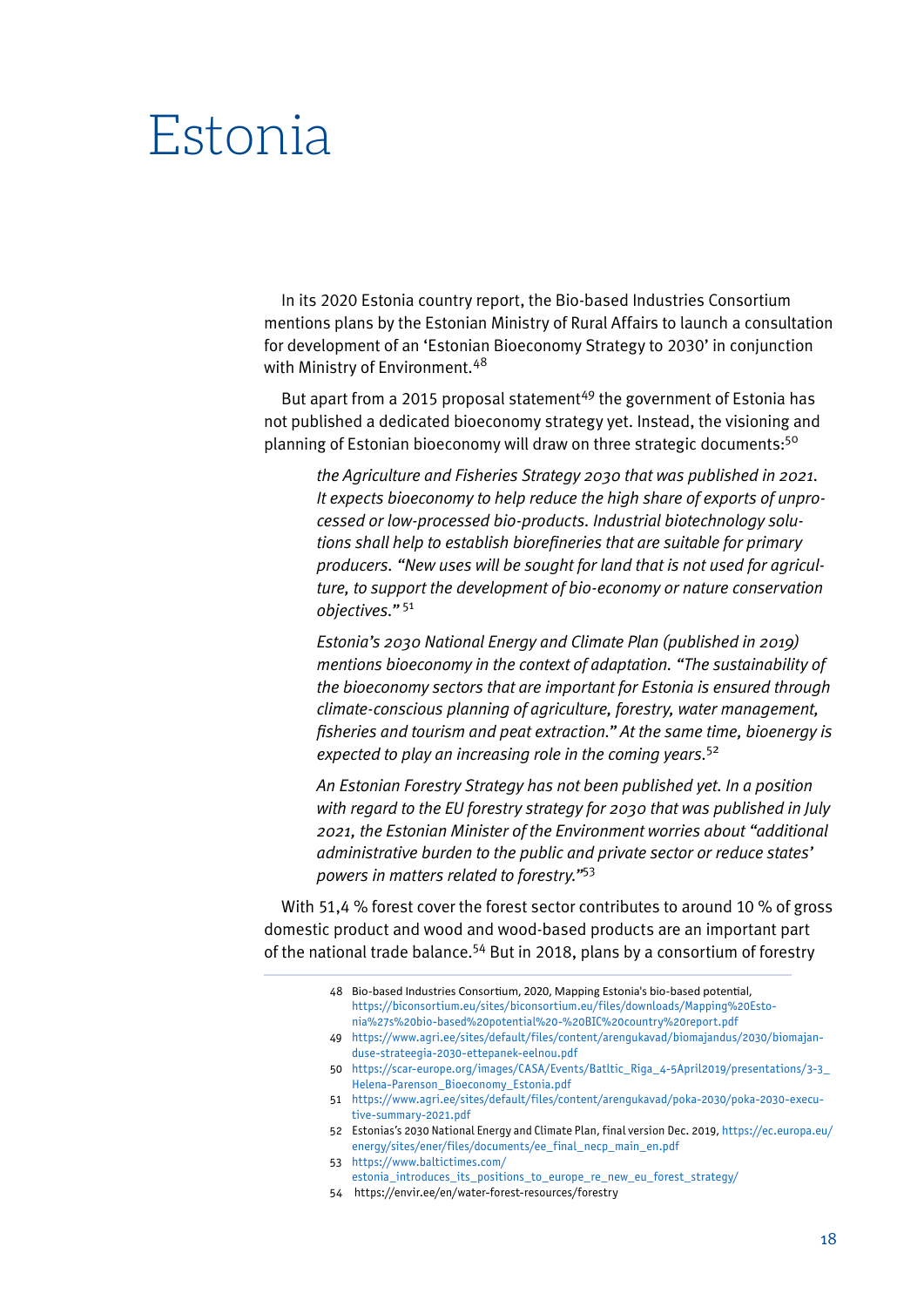companies (called Est-For Invest) to build a new biorefinery met considerable resistance by civil society organisations.

The production of 700.000 tonnes of pulp and the attached wood-burning energy plant would require 3,3 million cubic meters of wood annually, amounting to around a quarter of Estonian timber production. As the mill was neither planned to use totally chlorine free technology (TCF), nor a closed water cycle, it was going to put the local water ecosystem at an extreme risk. The mill would not only consume 1.3 % of the river Emajõgi's average flow, it would discharge an effluent containing chloride, potassium, carbon, calcium and sulphate compounds into Lake Peipus (which Estonia shares with Russia).55

A coalition of environmental organisations and scientists work hard to inform citizens, community administrations and the government about the threats. In May 2018, protests cumulated in a human chain of more than 4.500 participants in the city of Tartu and a new petition that soon gained 9.000 signatures. By the end of June, the governing parties announced that they would close down the planning procedure.<sup>56</sup>

One of the organisations that is critical about forest degradation and increasing timber harvest, especially when related to the export of woody biomass for energy production, is the Estonian Fund for nature (ELF). Together with the Latvian Ornithological Society they have recently published a report on the impacts of intensive logging in Estonian and Latvian forests.<sup>57</sup>

<sup>55</sup> Environmental Paper Network, 2018, Bio-refinery: new name, dirty old story, [https://environ](https://environmentalpaper.org/wp-content/uploads/2018/05/180517-EstFor-briefing-final.pdf)[mentalpaper.org/wp-content/uploads/2018/05/180517-EstFor-briefing-final.pdf](https://environmentalpaper.org/wp-content/uploads/2018/05/180517-EstFor-briefing-final.pdf)

<sup>56</sup> [https://www.fern.org/publications-insight/](https://www.fern.org/publications-insight/people-power-estonians-show-how-to-bring-about-change-69/) [people-power-estonians-show-how-to-bring-about-change-69/](https://www.fern.org/publications-insight/people-power-estonians-show-how-to-bring-about-change-69/)

<sup>57</sup> Estonian Fund for Nature (ELF) and Latvian Ornithological Society (LOB), Dec. 2020, Hidden inside a wood pellet, [https://media.voog.com/0000/0037/1265/files/Biomass\\_report\\_ENG%20](https://media.voog.com/0000/0037/1265/files/Biomass_report_ENG _2020.pdf) [\\_2020.pdf](https://media.voog.com/0000/0037/1265/files/Biomass_report_ENG _2020.pdf)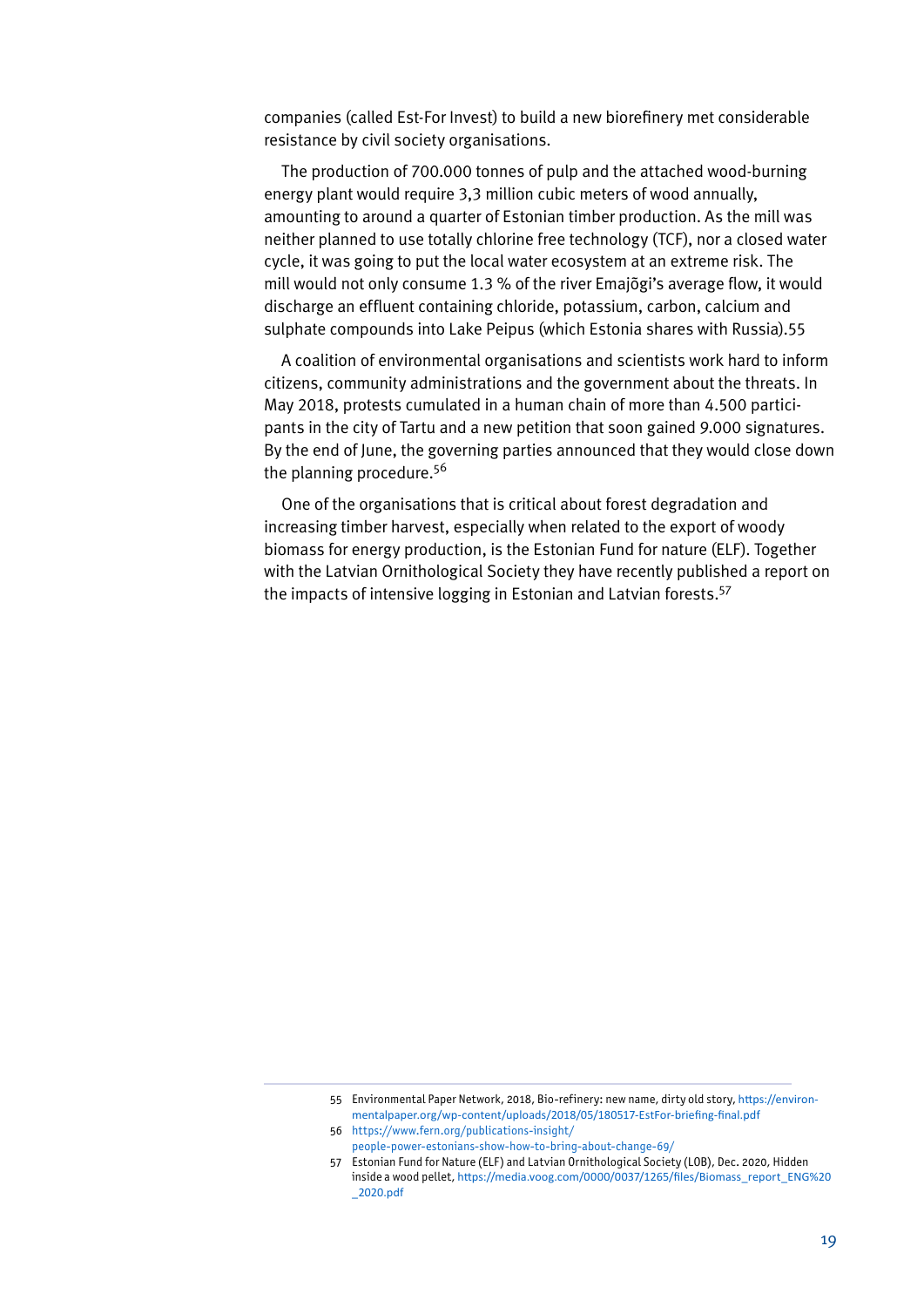# <span id="page-19-0"></span>Italy

With a turnover of €328 billion in 2019, the Italian bioeconomy is the third biggest in the EU, following Germany and France, dominated by the food and agriculture sectors.58

The first Italian Bioeconomy strategy (BIT)<sup>59</sup> was approved in February 2017. In March 2019, a National Bioeconomy Coordination Group (NBCD) was set up under the National Committee for Biosafety, Biotechnology and Life Sciences (CNBBSV). It consists of representatives of four Ministries, the 21 Regions and Provinces, the National Agency for Cohesion and the main relevant National Technology Clusters (public private partnerships primarily from the agri-food sector, biobased industry and fisheries).<sup>60</sup>

In May 2019, the group presented an update of the Italian bioeconomy strategy (BIT II)61 which was supplemented with the BIT II-related Implementation Action Plan in January 2021. In a brief paragraph on communication and dissemination it states that

*"This IAP will be … open to any national and international stakeholders interested in being involved in the implementation process. The NBCB will then hold a public forum every year in order to stimulate the research/ industrial/primary producers/education and citizen communities to share their needs and thus contributing to improvement and implementation of proposed actions."* <sup>62</sup>

As of now, civil society has only had a chance to comment on documents that had already been officially published.

Initially, the concept of a "green economy" had greater political prominence than that of the bioeconomy. In 2006, the government passed a law banning the sale of non-biodegradable single-use plastic bags. In 2012, another law stipulated that disposable plastic bags that are biodegradable and compostable must comply with the EN 13432 standard. Two years later, the law was further strengthened by the introduction of sanctions for non-compliance and in 2018 Italy introduced a ban on ultra-light plastic bags for fruit and vegetables.

- 58 [https://knowledge4policy.ec.europa.eu/bioeconomy/country/italy\\_en#bioeconomics](https://knowledge4policy.ec.europa.eu/bioeconomy/country/italy_en#bioeconomics)
- 59 Government of Italy, 2017, Bioeconomy in Italy: A unique opportunity to reconnect Economy, Society and the Environment (BIT I)
- 60 Fabio Fava et al., 2021, The bioeconomy in Italy and the new national strategy for a more competitive and sustainable country, New Biotechnology, Vol. 61, [https://www.sciencedirect.](https://www.sciencedirect.com/science/article/pii/S1871678420302041#bib0010) [com/science/article/pii/S1871678420302041#bib0010](https://www.sciencedirect.com/science/article/pii/S1871678420302041#bib0010)
- 61 Government of Italy, 2019, BIT II Bioeconomy in Italy: A new bioeconomy strategy for a sustainable Italy, [https://cnbbsv.palazzochigi.it/media/1774/bit\\_en\\_2019\\_02.pdf](https://cnbbsv.palazzochigi.it/media/1774/bit_en_2019_02.pdf)
- 62 CNBBSV, 2021, Implementation Action Plan for the Italian Bioeconomy Strategy BIT II, [https://cnbbsv.palazzochigi.it/media/2079/iap\\_2332021.pdf](https://cnbbsv.palazzochigi.it/media/2079/iap_2332021.pdf)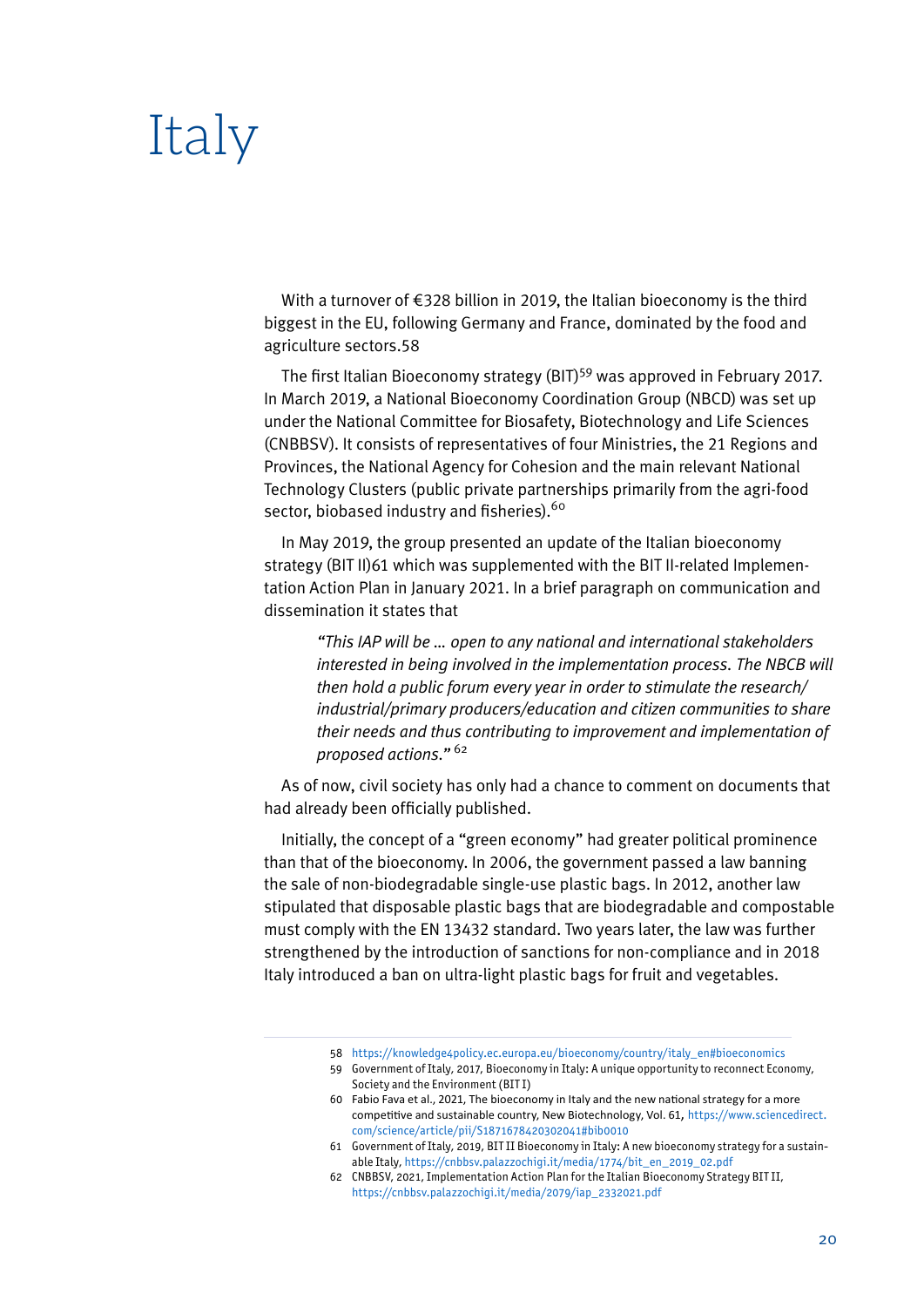Thus, the production capacities of Italian bioplastics producers have been strongly stimulated by Italian policies. Globally, the production capacities for bioplastic have increased to 2,4 million tonnes in 2021. Currently, nearly a quarter of the production capacity is located in Europe. This share is expected to decrease significantly in the coming years as Asia's share is expected to increase from currently 50% to 70% in 2026. $63$ 

In June 2019, the EU adopted a directive on Single-Use Plastics (SUP) with the aim to prevent and reduce the impact of certain plastic products on the environment. A guideline on the application of the directive specified that only recycled plastic is ok, while biodegradable and bio-based plastics are considered to be plastic under this directive.<sup>64</sup>

Italian environmental NGOs like Legambiente are campaigning for a drastic reduction of the use of disposable plastic while at the same time recognising "Italy's international leadership in bioeconomy, production of compostable plastics, separate collection of domestic wet waste and industrial composting chain". While strongly opposing an exemption for paper-based products with thin traditional plastic coatings, they propose the use of compostable bioplastic films and agree with the derogation for biodegradable and compostable products.<sup>65</sup>

<sup>63</sup> <https://www.european-bioplastics.org/market/>

<sup>64</sup> [https://ec.europa.eu/commission/presscorner/detail/en/QANDA\\_21\\_2709](https://ec.europa.eu/commission/presscorner/detail/en/QANDA_21_2709)

<sup>65</sup> [https://www.ansa.it/canale\\_ambiente/notizie/rifiuti\\_e\\_riciclo/2021/06/03/legambi](https://www.ansa.it/canale_ambiente/notizie/rifiuti_e_riciclo/2021/06/03/legambiente-sbagliata-limpostazione-ue-sulle-bioplastiche_e37bfad5-17c3-4261-b3e6-aa46fcdf8324.html)[ente-sbagliata-limpostazione-ue-sulle-bioplastiche\\_e37bfad5-17c3-4261-b3e6-aa46fcdf8324.](https://www.ansa.it/canale_ambiente/notizie/rifiuti_e_riciclo/2021/06/03/legambiente-sbagliata-limpostazione-ue-sulle-bioplastiche_e37bfad5-17c3-4261-b3e6-aa46fcdf8324.html) [html](https://www.ansa.it/canale_ambiente/notizie/rifiuti_e_riciclo/2021/06/03/legambiente-sbagliata-limpostazione-ue-sulle-bioplastiche_e37bfad5-17c3-4261-b3e6-aa46fcdf8324.html)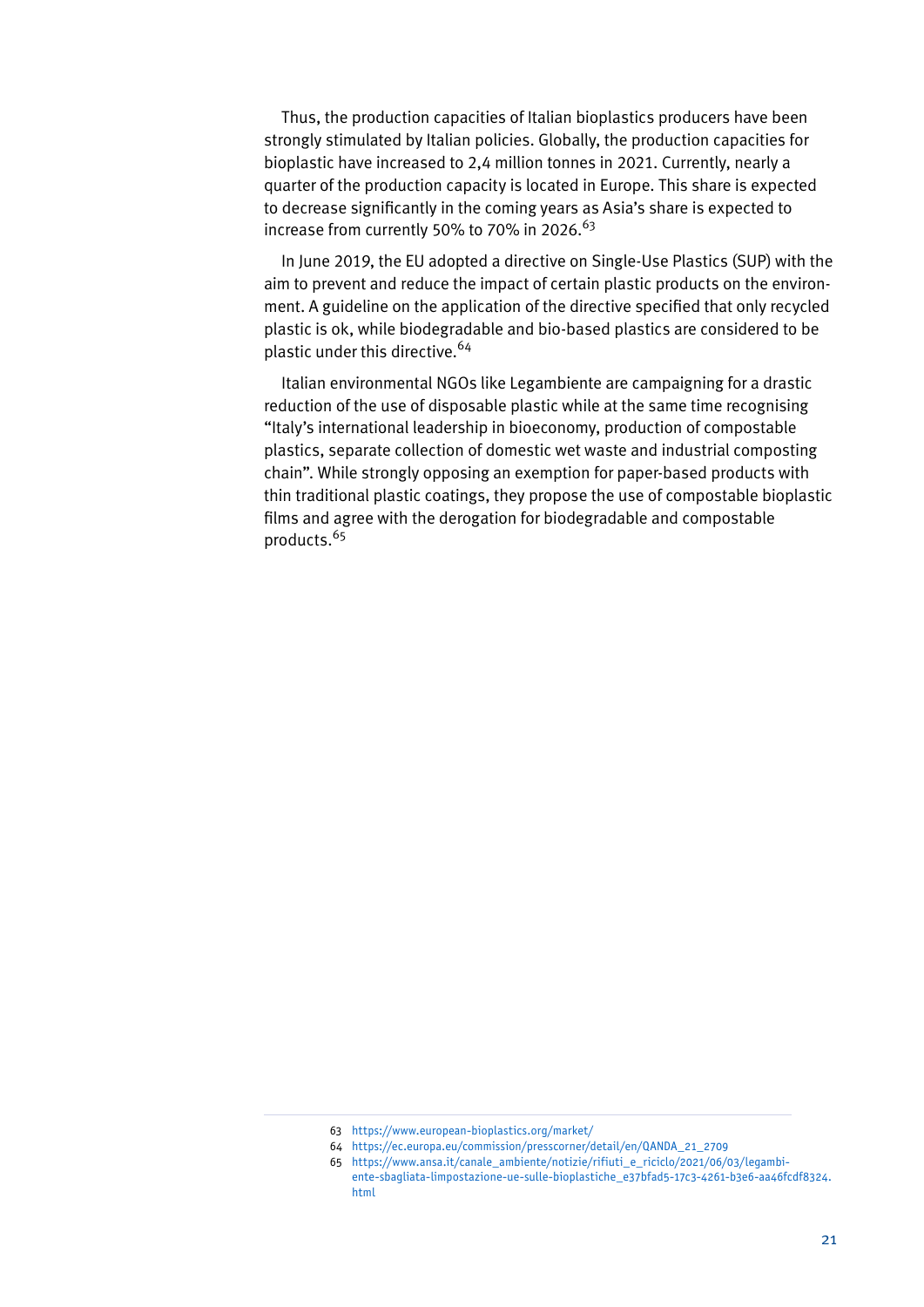### <span id="page-21-0"></span>France

In 2017, the Minister for Agriculture and Foos presentedthe French bioeconomy strategy.<sup>66</sup> In 2018 an action plan<sup>67</sup> followed that aims at

- $\blacksquare$  extending knowledge,
- $\blacksquare$  promoting the bioeconomy and its products to the general public,
- $\blacksquare$  creating the conditions for matching supply with demand,
- $\blacksquare$  sustainable bioresource production, mobilisation and processing,
- $\blacksquare$  removing obstacles and providing funding.

A Strategic Committee for Bioeconomy was set up the Minister for Agriculture and Food in 2017.<sup>68</sup> According to the bioeconomy strategy, the committee "would have as members the relevant sectors, the public authorities and representatives of society." Information about any meetings of this committee is not publicly available.

Industry is well organised in competitiveness clusters (Pôles de Compétitivité) that bring together a variety of members from enterprises and science around specific themes. The bioeconomy cluster (Pôle IAR) has only recently been renamed Bioeconomy for Change (B4C).<sup>69</sup> It has more than 450 members from across the entire bio-based value chain, from upstream agricultural inputs to the marketing of finished products.

In line with the National Low Carbon Strategy (SNCB 2018)<sup>70</sup>, a special focus is put on bioenergy by "the facilitation of financial investment into farm methanisation projects" and "the removal of regulatory obstacles".<sup>71</sup> SNBC estimates a production potential for agricultural biomass close to 250 terawatt hours (TWh), whereas it currently represents only 40 TWh. But according to a study by France Stratégie the maximum energy potential identified for agricultural biomass such as livestock manure, crop residues or surplus grass could, in theory, reach 120 TWh.<sup>72</sup>

70 <https://www.ecologie.gouv.fr/strategie-nationale-bas-carbone-snbc>

<sup>66</sup> Republique Française, 2017, Une stratégie bioéconomie pour la France, [http://www.iar-pole.](http://www.iar-pole.com/wp-content/uploads/2017/01/170119_planstrategique_bioeconomie.pdf) [com/wp-content/uploads/2017/01/170119\\_planstrategique\\_bioeconomie.pdf](http://www.iar-pole.com/wp-content/uploads/2017/01/170119_planstrategique_bioeconomie.pdf)

<sup>67</sup> Republique Française, 2018, A Bioeconomy Strategy for France, 2018-2020 Action Plan, [https://agriculture.gouv.fr/telecharger/91602?token=57d8d758699c110f24d47140e0152ab](https://agriculture.gouv.fr/telecharger/91602?token=57d8d758699c110f24d47140e0152abc6a3121ccb4fde6ffaa79eb6121dd3db5)[c6a3121ccb4fde6ffaa79eb6121dd3db5](https://agriculture.gouv.fr/telecharger/91602?token=57d8d758699c110f24d47140e0152abc6a3121ccb4fde6ffaa79eb6121dd3db5)

<sup>68</sup> <https://agriculture.gouv.fr/stephane-le-foll-installe-le-comite-strategique-bioeconomie>

<sup>69</sup> <https://www.iar-pole.com/le-pole-iar-devient-bioeconomy-for-change/>

<sup>71</sup> <https://agriculture.gouv.fr/bioeconomy-strategy-france-2018-2020-action-plan>

<sup>72</sup> France Stratégie, 2021, Biomasse agricole: quelles ressources pour quel potentiel? [https://www.strategie.gouv.fr/sites/strategie.gouv.fr/files/atoms/files/fs-ns\\_-\\_biomasse\\_](https://www.strategie.gouv.fr/sites/strategie.gouv.fr/files/atoms/files/fs-ns_-_biomasse_agricole_-_quelles_ressources_pour_quel_potentiel_-_29-07-21.pdf) [agricole\\_-\\_quelles\\_ressources\\_pour\\_quel\\_potentiel\\_-\\_29-07-21.pdf](https://www.strategie.gouv.fr/sites/strategie.gouv.fr/files/atoms/files/fs-ns_-_biomasse_agricole_-_quelles_ressources_pour_quel_potentiel_-_29-07-21.pdf)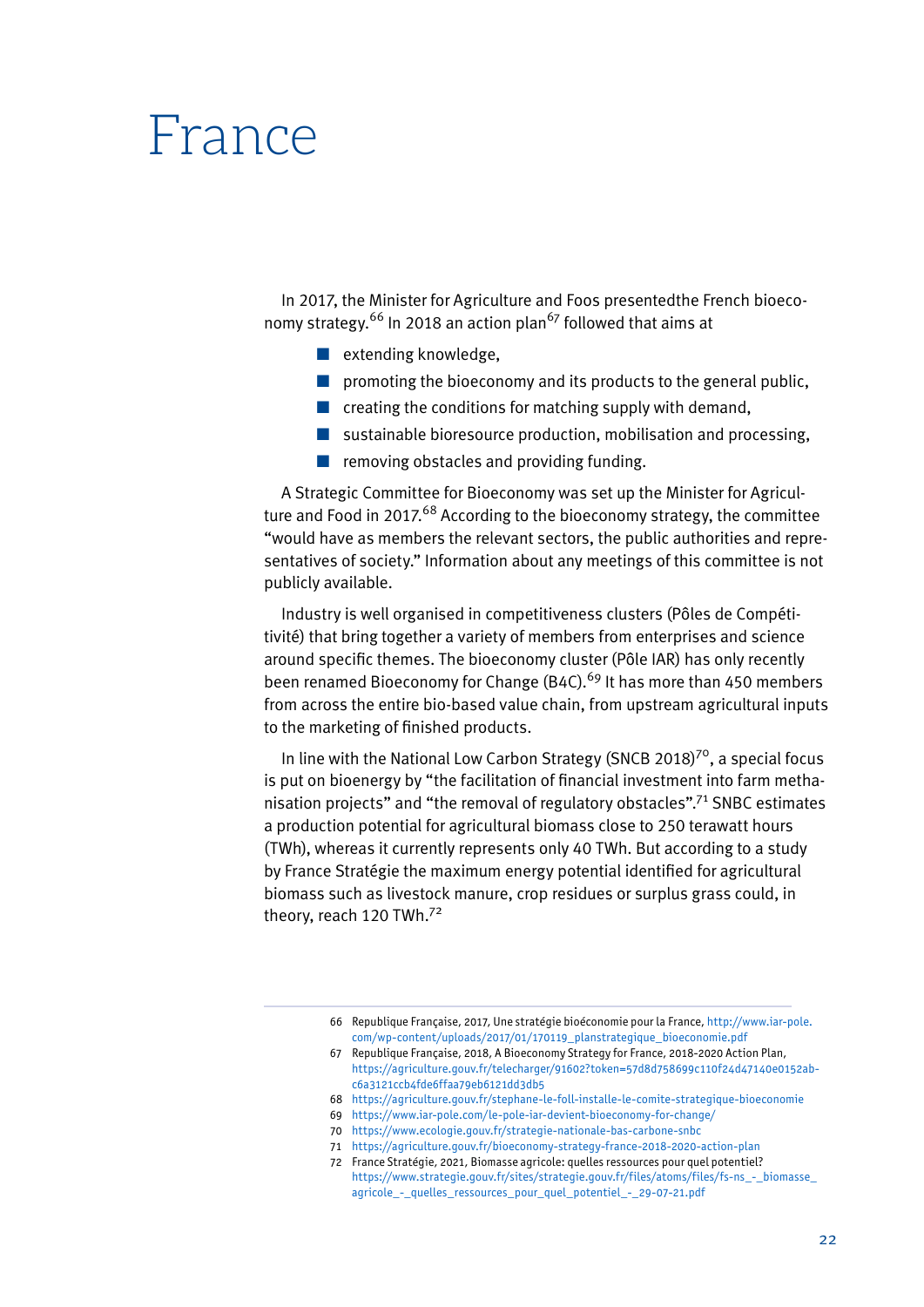French environmental NGOs have up to now concentrated their campaigns on the increasing production of biofuels in France. Total's biorefinery La Mède started operations in 2019 with a production capacity of 500.000 metric tons of "renewable diesel". Up to 300.000 metric tons of palm oil are used as raw material.<sup>73</sup>

In April 2021, the Marseille Administrative Court partially annulled the refinery's authorisation and recognised the oil company's obligation to assess the climatic impacts caused by its palm oil supply. The court ruled that: "Given the impact on the climate that the use of palm oil in the production of biofuels is likely to generate, and the substantial quantities likely to be used for the operation of the La Mède biorefinery, the impact study for the project should therefore include an analysis of its direct and indirect effects on the climate, a notion that cannot be understood in a strictly local manner within the immediate perimeter of the project."<sup>74</sup>

For the applicant associations (France Nature Environnement, Greenpeace France, Les Amis de la Terre France and Ligue pour la Protection des Oiseaux) this decision is a clear signal to any biorefinery that local as well as imported raw materials need to comply with strict rules regarding their sustainability.

<sup>73</sup> [https://totalenergies.com/energy-expertise/projects/bioenergies/](https://totalenergies.com/energy-expertise/projects/bioenergies/la-mede-a-forward-looking-facility) [la-mede-a-forward-looking-facility](https://totalenergies.com/energy-expertise/projects/bioenergies/la-mede-a-forward-looking-facility)

<sup>74</sup> [https://www.amisdelaterre.org/communique-presse/total-la-mede-prise-en-compte-des-im](https://www.amisdelaterre.org/communique-presse/total-la-mede-prise-en-compte-des-impacts-climatiques-le-tribunal-ordonne-a-total-de-revoir-sa-copie/)[pacts-climatiques-le-tribunal-ordonne-a-total-de-revoir-sa-copie/](https://www.amisdelaterre.org/communique-presse/total-la-mede-prise-en-compte-des-impacts-climatiques-le-tribunal-ordonne-a-total-de-revoir-sa-copie/)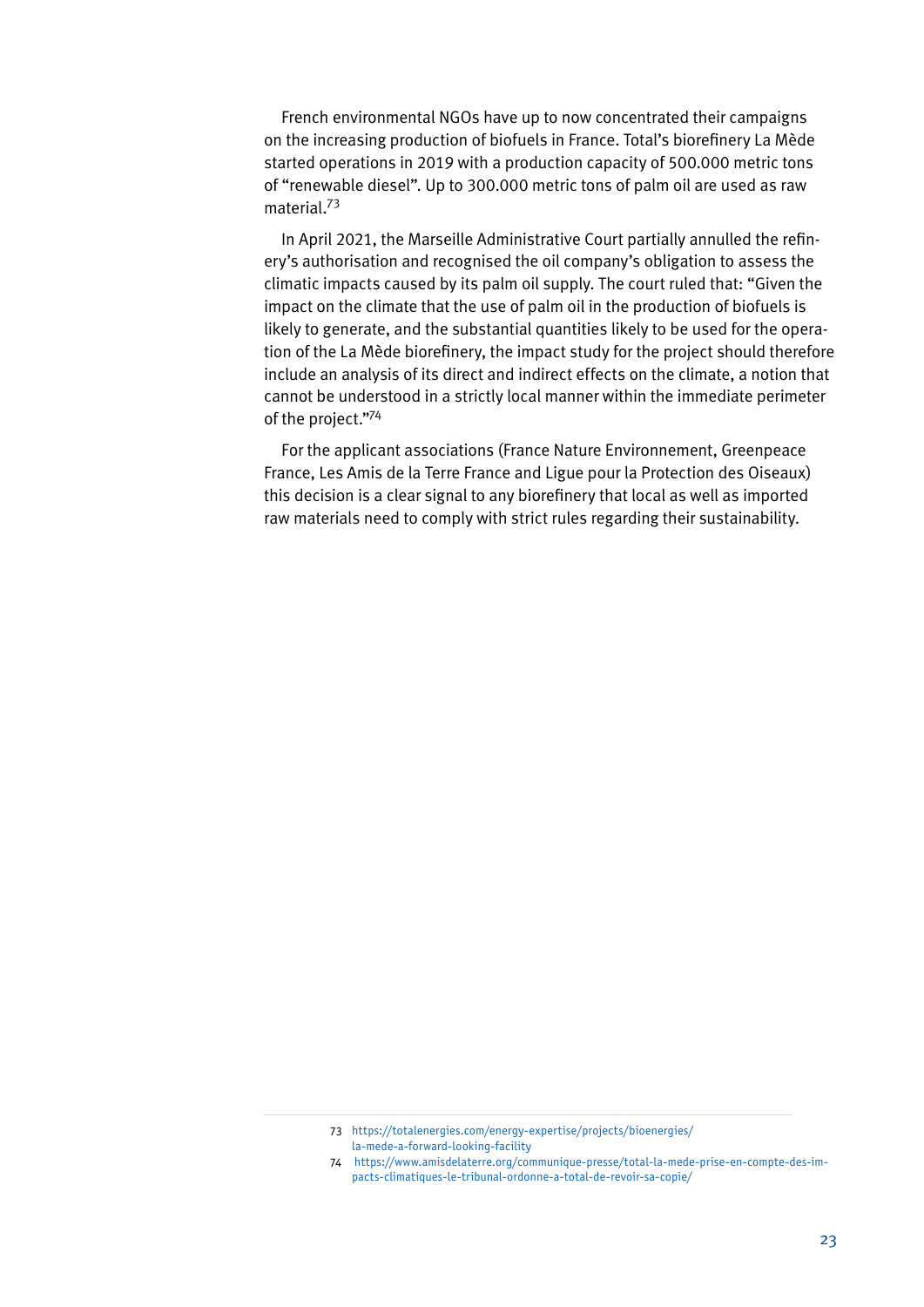### <span id="page-23-0"></span>The Netherlands

In 2011, 43 parties from the business community and civil society in the Netherlands signed the Biobased Economy Manifesto. Among other things, the parties commit to work together towards a bio-based economy that takes the carrying capacity of ecosystems and the basic necessities of people as preconditions. The paper was signed by the following Dutch NGOs: Both Ends, IUCN NL, Oxfam Novib, Solidaridad, Stichting Natuur en Milieu and WWF NL.<sup>75</sup>

In 2012, an Outline Memorandum was published as a mid- and long-term vision and strategy for the Dutch biobased economy that took note of the manifesto.<sup>76</sup> In 2018, a dedicated Position on the Bioeconomy in the Netherlands followed.<sup>77</sup>

Here, a distinction is made between the "classic bioeconomy" (including agriculture, fishing industry and food sector with a turnover of app. €120 billion) and "bio-based economy" (mainly bioenergy and manufacture of bio-based materials and chemicals with a turnover of €21 billion).

In their comparison of the Dutch and the Finnish bioeconomy, Bosman and Rotmans find that

*"the governance approach in The Netherlands focusses on co-creating a long-term vision that informs for short-term action, on facilitating bottom-up, regional clusters and on promoting radical innovation through cooperation between vested players and frontrunners. Finland adopts a more traditional, top-down governance strategy, focussing on the shorter-term economic opportunities and incremental innovation that keeps the overall structure of existing industries intact. We conclude that the Dutch government acts as a facilitator, while the Finnish government acts more as a director of the transition."* <sup>78</sup>

Industry is organised in the Platform Bio-Economie (PBE) which describes itself as "the organisation for the promotion of a sustainable and socially accepted use of bio-based raw materials in the Netherlands within an adequate and stable policy and regulatory framework."<sup>79</sup> Supporting companies that are

<sup>75</sup> Manifest Bio-based Economy, 2011, [http://www.biobasedeconomy.nl/wp-content/](http://www.biobasedeconomy.nl/wp-content/uploads/2011/10/Manifest-BBE-def-29-sep.pdf) [uploads/2011/10/Manifest-BBE-def-29-sep.pdf](http://www.biobasedeconomy.nl/wp-content/uploads/2011/10/Manifest-BBE-def-29-sep.pdf)

<sup>76</sup> Dutch Government, 2012, Hoofdlijnennotitie Biobased Economy, https://[open.overheid.nl/](https://open.overheid.nl/repository/ronl-archief-8a090fbf-b1f6-4f71-8c9a-fe680d19c08f/1/pdf/hoofdlijnennotitie-biobased-economy.pdf) [repository/ronl-archief-8a090fbf-b1f6-4f71-8c9a-fe680d19c08f/1/pdf/hoofdlijnennotitie-bi](https://open.overheid.nl/repository/ronl-archief-8a090fbf-b1f6-4f71-8c9a-fe680d19c08f/1/pdf/hoofdlijnennotitie-biobased-economy.pdf)[obased-economy.pdf](https://open.overheid.nl/repository/ronl-archief-8a090fbf-b1f6-4f71-8c9a-fe680d19c08f/1/pdf/hoofdlijnennotitie-biobased-economy.pdf)

<sup>77</sup> Ministry of Economic Affairs and Climate Policy, 2018, The position of the bioeconomy in the Netherlands, [https://www.government.nl/documents/leaflets/2018/04/01/](https://www.government.nl/documents/leaflets/2018/04/01/the-position-of-the-bioeconomy-in-the-netherlands) [the-position-of-the-bioeconomy-in-the-netherlands](https://www.government.nl/documents/leaflets/2018/04/01/the-position-of-the-bioeconomy-in-the-netherlands)

<sup>78</sup> Rick Bosman and Jan Rotmans, 2016, Transition Governance towards a Bioeconomy: A Comparison of Finland and The Netherlands, Sustainability, MDPI, [https://www.mdpi.](https://www.mdpi.com/2071-1050/8/10/1017) [com/2071-1050/8/10/1017](https://www.mdpi.com/2071-1050/8/10/1017)

<sup>79</sup> <https://platformbioeconomie.nl/pbe/>